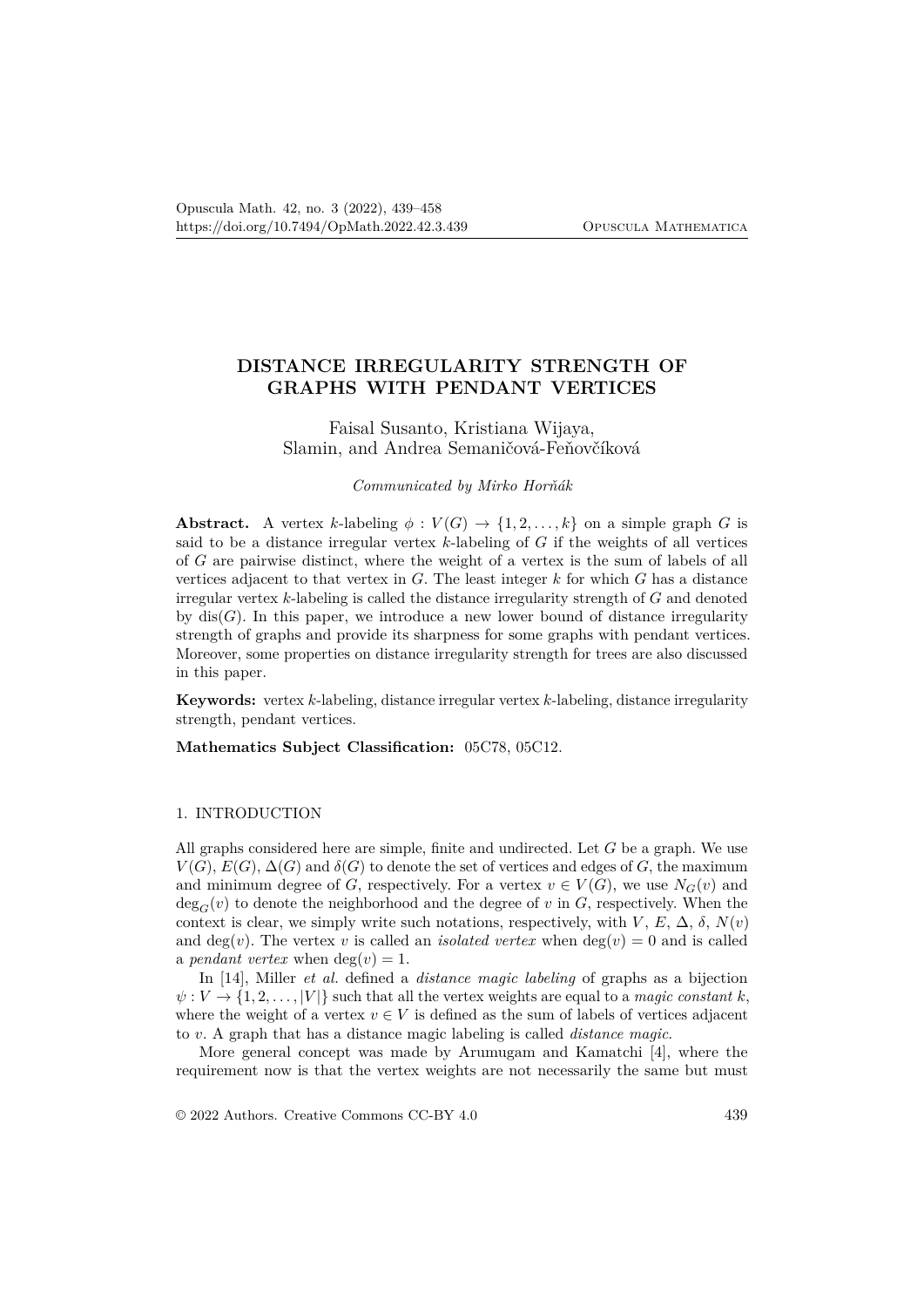form an arithmetic sequence starting from *a* with common difference *d* for some fixed integers  $a > 0$  and  $d \geq 0$ . They named such a labeling an  $(a, d)$ -*distance antimagic labeling* and a graph that admits an (*a, d*)-distance antimagic labeling is called an (*a, d*)-*distance antimagic graph*.

For an edge *k*-labeling  $\varphi : E \to \{1, 2, \ldots, k\}$  the associated *weight* of a vertex  $v \in V$  is defined as

$$
wt_{\varphi}(v) = \sum_{uv \in E} \varphi(uv),
$$

where the sum is taken over all vertices *u* adjacent to *v*. In [10], Chartrand *et al.* defined an edge *k*-labeling  $\varphi$  of a graph *G* such that for every two distinct vertices  $u, v \in V$  then  $wt_\varphi(u) \neq wt_\varphi(v)$ . Such labelings are called *irregular assignments* and the *irregularity strength*,  $s(G)$ , of a graph *G* is known as the least integer *k* such that *G* has an irregular assignment using labels at most *k*. This parameter was studied extensively in numerous papers, see [2, 3, 11, 13, 16]. Fascinating modifications on irregular assignments were also developed by some authors, see [1, 5, 6, 12].

In [17], Slamin introduced distance irregular vertex labelings as a unification of distance-based labelings and irregular labelings of graphs. A vertex *k*-labeling  $\phi: V \to \{1, 2, \ldots, k\}$  is said to be a *distance irregular vertex k*-*labeling* of *G* if for every two distinct vertices  $u, v \in V$  there is  $wt_{\phi}(u) \neq wt_{\phi}(v)$ , where the *weight* of a vertex *v* is

$$
wt_{\phi}(v) = \sum_{u \in N(v)} \phi(u).
$$

The *distance irregularity strength*,  $dis(G)$ , of *G* is the smallest integer *k* for which *G* has a distance irregular vertex *k*-labeling. Some results on distance irregularity strength for families of graphs have been found, including, for example, complete graphs, paths, cycles and wheels [8, 17], ladders and triangular ladders [15], and some classes of disconnected graphs [18]. In the literature, there are also investigated a variation and generalizations of this concept, see [7, 9].

In [17], it was given a general lower bound for the distance irregularity strength of graphs.

**Theorem 1.1** ([17]). Let G be a graph with minimum degree  $\delta$  and maximum degree  $\Delta$ *containing no isolated vertex and*  $N(u) \neq N(v)$  *for*  $u, v \in V$ *,*  $u \neq v$ *. Then* 

$$
\operatorname{dis}(G) \ge \left\lceil \frac{|V| + \delta - 1}{\Delta} \right\rceil.
$$

Susanto *et al.* [18] improved that lower bound for the case if a graph has pendant vertices. They proved the following.

**Theorem 1.2** ([18]). Let G be a graph with maximum degree  $\Delta$  containing no isolated *vertex and*  $N(u) \neq N(v)$  *for*  $u, v \in V$ ,  $u \neq v$ . If G has *t* pendant vertices then

$$
\operatorname{dis}(G) \ge \max\left\{t, \left\lceil \frac{|V|}{\Delta} \right\rceil \right\}.
$$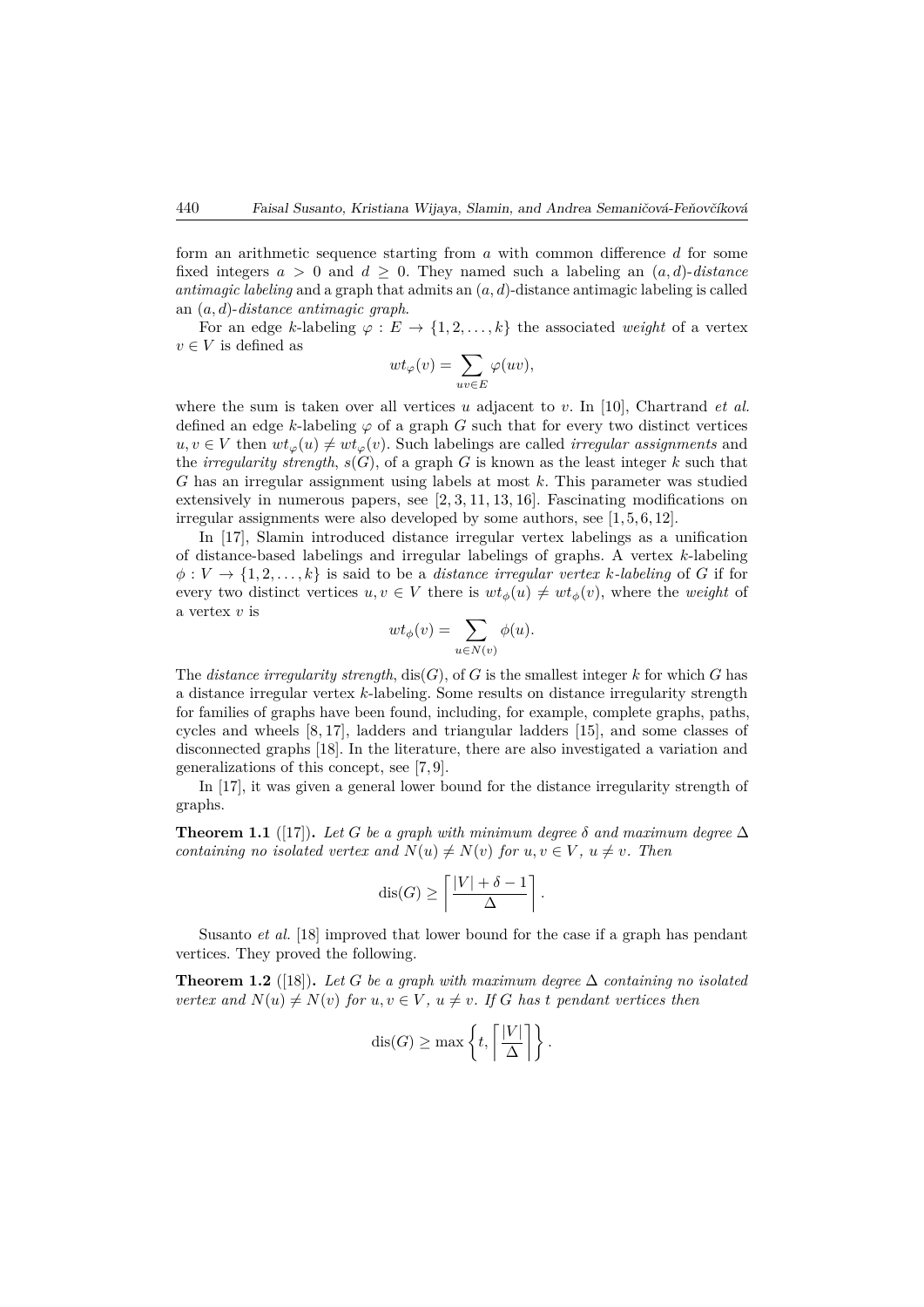In this paper, we introduce a new lower bound of the parameter  $dis(G)$  and determine the precise values of the distance irregularity strength for some graphs with pendant vertices. In addition, we study some properties on this invariant for trees. Notice that our lower bound improves the existing bounds in Theorems 1.1 and 1.2.

## 2. MAIN RESULTS

We begin this section with the following result which presents a new lower bound for the distance irregularity strength.

**Theorem 2.1.** Let G be a graph with minimum degree  $\delta$  and maximum degree  $\Delta$ *containing no isolated vertex and*  $N(u) \neq N(v)$  *for*  $u, v \in V$ ,  $u \neq v$ *. Let*  $n_i$  *be the number of vertices of degree i in G for every*  $i = \delta, \delta + 1, \ldots, \Delta$ *. Then* 

$$
\operatorname{dis}(G) \ge \max_{\delta \le i \le \Delta} \left\{ \left\lceil \frac{\delta + \sum_{j=\delta}^i n_j - 1}{i} \right\rceil \right\}.
$$

*Proof.* Let

$$
\left\lceil \frac{\delta + \sum_{j=\delta}^t n_j - 1}{t} \right\rceil = \max_{\delta \le i \le \Delta} \left\{ \left\lceil \frac{\delta + \sum_{j=\delta}^i n_j - 1}{i} \right\rceil \right\}
$$

for some *t*. In any distance irregular vertex labeling  $\phi$  of a graph *G*, the smallest weight of vertices of degrees  $\delta, \delta + 1, \ldots, t$  is at least  $\delta$ , and the largest among them must be at least  $\delta + \sum_{j=0}^{t} n_j - 1$ . Such largest weight is obtained from the sum of at most *t* labels. Therefore

$$
\operatorname{dis}(G) \ge \left\lceil \frac{\delta + \sum_{j=\delta}^t n_j - 1}{t} \right\rceil = \max_{\delta \le i \le \Delta} \left\{ \left\lceil \frac{\delta + \sum_{j=\delta}^i n_j - 1}{i} \right\rceil \right\}.
$$

The lower bound in Theorem 2.1 is tight as can be seen from Theorems 2.2, 2.6 and 2.7.

Let  $G \odot H$  denotes the *Corona product* of two given graphs *G* and *H*. It is a graph obtained from *G* and *H* by taking one copy of *G* and  $|V(G)|$  copies of *H* and joining the *i*th vertex of *G* with every vertex of the *i*th copy of *H*.

**Theorem 2.2.** *Let G be a graph on n vertices. Then*

$$
\operatorname{dis}(G \odot K_1) = n + r,
$$

*where*  $r \geq 0$  *is the number of isolated vertices of G.*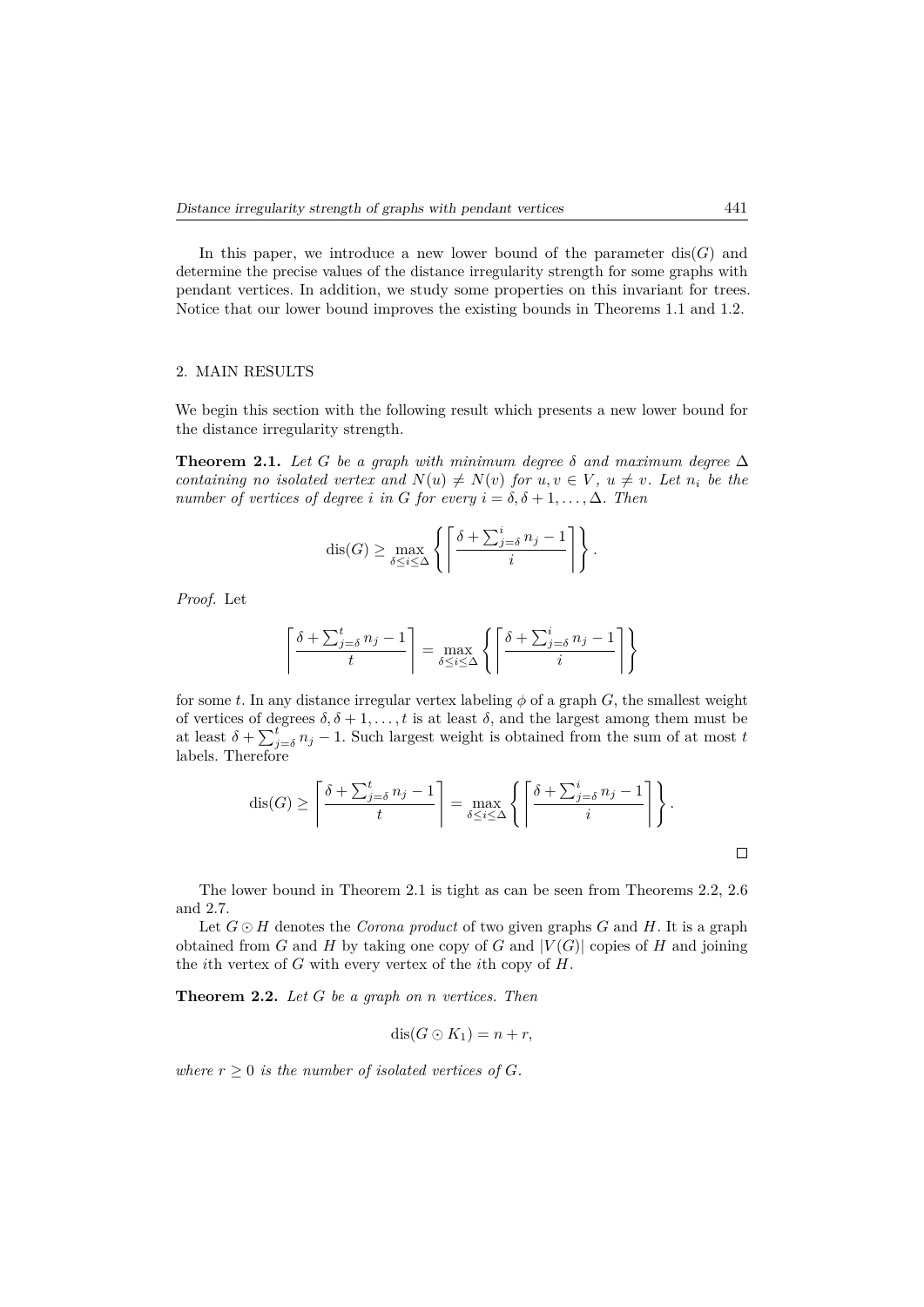*Proof.* Let *G* be a graph of order *n* with *r* vertices of degree 0. Let  $n_i^H$  be the number of vertices of degree *i* in  $H \cong G \odot K_1$  for each  $i = 1, 2, ..., \Delta(H)$ . Since  $n_1^H = n + r$ and  $\delta(H) = 1$  we have

$$
\begin{aligned} \mathrm{dis}(H) &\geq \max_{\delta(H) \leq i \leq \Delta(H)} \left\{ \left\lceil \frac{\delta(H) + \sum_{j=\delta(H)}^i n_j^H - 1}{i} \right\rceil \right\} \\ &\geq \left\lceil \frac{\delta(H) + \sum_{j=1}^1 n_j^H - 1}{1} \right\rceil = n + r. \end{aligned}
$$

To prove that  $n + r$  is also the upper bound for  $dis(H)$  we define a corresponding vertex labeling of *H*.

Let  $\phi$  be a labeling on vertices of a graph *H* defined by using the following algorithm.

- 1. Let  $x_1, x_2, \ldots, x_r$  be the isolated vertices of *G*. Let  $y_1, y_2, \ldots, y_r$  be the vertices of  $H$ , where  $y_i$  is adjacent to  $x_i$ . Notice that  $x_i$  and  $y_i$  are pendant vertices in  $H$ . We define  $\phi(x_i) = i$  and  $\phi(y_i) = r + i$  for  $i = 1, 2, ..., r$ .
- 2. Denote all non-pendant vertices of *H* by  $v_1, v_2, \ldots, v_{n-r}$  such that  $\deg(v_i) \leq \deg(v_j)$ for  $1 \leq i < j \leq n-r$ . We denote by  $u_i$ ,  $i = 1, 2, \ldots, n-r$ , the pendant vertex in *V*(*H*) adjacent to *v*<sub>*i*</sub>. Define  $\phi(v_i) = 2r + i$  for  $i = 1, 2, \ldots, n - r$ .
- 3. Define  $\omega(v_i) = \sum_{z \in N(v_i)} \phi(z)$  as the temporary weight of  $v_i$ ,  $i = 1, 2, \ldots, n-r$ .
- 4. Define a set  $W = {\omega(v_1), \omega(v_2), \dots, \omega(v_{n-r})}.$
- 5. Set  $K = n + r$ .
- 6. While  $W \neq \emptyset$  do
	- a.  $i = i + 1$ .
	- b. If  $(u_i$  has not been labeled) and  $(\omega(v_i))$  is the smallest element of *W*) then
	- (1) If  $\omega(v_i) \leq K$  then (a)  $K = K + 1$ . (b)  $\phi(u_i) = K - \omega(v_i)$ . (c)  $wt_{\phi}(v_i) = K$ . (d)  $W = W \setminus {\omega(v_i)}$ .  $(2)$  Else (a)  $K = \omega(v_i)$ . (b)  $K = K + 1$ . (c)  $\phi(u_i) = K - \omega(v_i) = 1.$ (d)  $wt_{\phi}(v_i) = K$ . (e)  $W = W \setminus {\{\omega(v_i)\}}$ . c. If  $i = n - r$  then  $(1)$   $i = 0$ .

From the algorithm above, we observe that the labels used in the labeling  $\phi$  are at most  $n + r$ . For the weights of all pendant vertices of *H*, we have

$$
wt_{\phi}(x_i) = r + i \quad \text{for } i = 1, 2, ..., r,
$$
  
\n
$$
wt_{\phi}(y_i) = i \quad \text{for } i = 1, 2, ..., r,
$$
  
\n
$$
wt_{\phi}(u_i) = 2r + i \quad \text{for } i = 1, 2, ..., n - r.
$$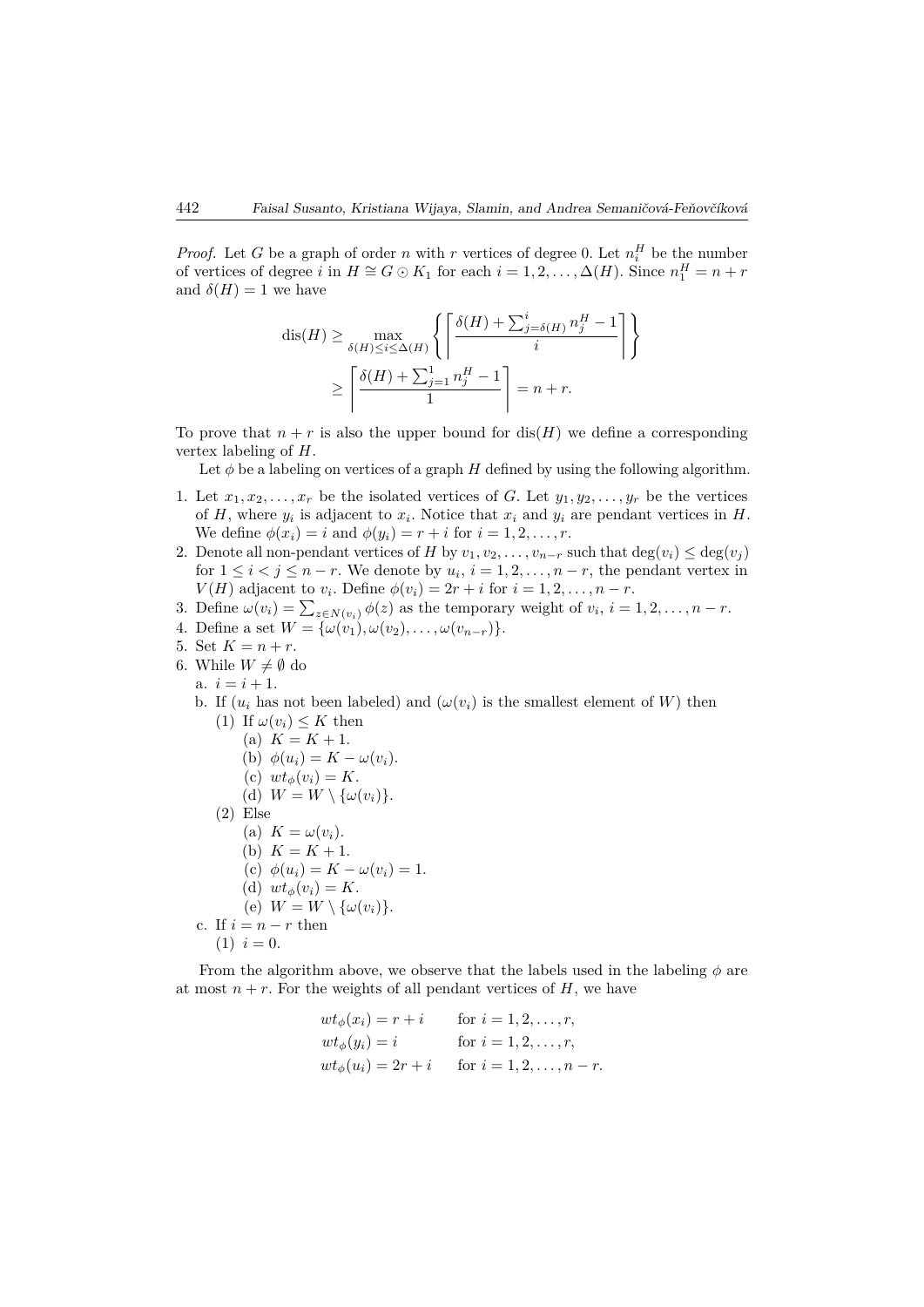Thus the weights of all pendant vertices lie on the set  $\{1, 2, \ldots, n + r\}$ . Furthermore, one can verify that the weights of all non-pendant vertices of *H* are distinct and  $wt_{\phi}(v_i) > n + r$  for each  $i = 1, 2, ..., n - r$ . It means that  $\phi$  is an optimal distance irregular vertex  $(n + r)$ -labeling of *H*. Hence dis $(H) = n + r$ . irregular vertex  $(n + r)$ -labeling of *H*. Hence dis $(H) = n + r$ .

Let *G* be a graph on *n* vertices and *m* edges. The *subdivision* of *G*, denoted by  $S(G)$ , is a graph obtained from *G* by replacing each edge  $uv \in E(G)$  with a path *uwv* of length two. We call the vertex *w* the *subdivision vertex* of the edge *uv*.

We define a fern graph with respect to a graph *G* as follows. Let us denote the vertices of *G* arbitrarily by the symbols  $v_1, v_2, \ldots, v_n$ . For positive integers  $s_i, 1 \le i \le n$ , the *fern* of a graph *G*, denoted by  $\text{Fern}(G; n; s_1, s_2, \ldots, s_n)$ , is a graph obtained from *G* by attaching exactly *s<sup>i</sup>* pendant vertices to the vertex *v<sup>i</sup>* of the graph *G*. A *monotonous fern* of *G*, MoFern $(G; n; s_1, s_2, \ldots, s_n)$ , is the fern graph with property that for every two distinct vertices  $v_i, v_j \in V(G)$  there is  $s_i \leq s_j$  if and only if  $\deg_G(v_i) \leq \deg_G(v_j)$ . If  $s_i = s_j = s$  for every  $i \neq j$  then Fern(*G*; *n*; *s*, *s*, . . . , *s*) ≅ Fern(*G*; *n*; *s*) (respectively  $\text{MoFern}(G; n; s, s, \ldots, s) \cong \text{MoFern}(G; n; s)$ . Note that

$$
G \odot sK_1 \cong \text{Fern}(G; n; s) \cong \text{MoFern}(G; n; s).
$$

Let *F* be a forest on *n* vertices and *m* edges. Let

$$
H \cong S(\text{MoFern}(F; n; s_1, s_2, \dots, s_n)), \quad 2 \le s_1 \le s_2 \le \dots \le s_n,
$$

be the subdivision of a monotonous fern of the forest *F* with

$$
V(H) = V(F) \cup V(S_1) \cup V(S_2) \cup V(S_3),
$$

where  $V(F)$ ,  $V(S_1)$ ,  $V(S_2)$ ,  $V(S_3)$  stand for the set of vertices of the base forest, the set of pendant vertices of *H*, the set of the subdivision vertices of all edges in *F*, and the set of the subdivision vertices of all pendant edges in *H*, respectively. We suppose that  $V(F) = \{v_i : 1 \le i \le n\}$ , where  $\deg_F(v_i) \le \deg_F(v_j)$  for  $i < j$ . Furthermore, we may split  $V(S_1)$  and  $V(S_3)$  in such a way that

$$
V(S_1) = \bigcup_{i=1}^{n} V(S_1^{v_i}) \text{ and } V(S_3) = \bigcup_{i=1}^{n} V(S_3^{v_i}),
$$

where  $V(S_1^{v_i})$ ,  $i = 1, 2, ..., n$ , is the set consisting of all pendant vertices that have distance 2 to  $v_i$  in  $H$  and

 $V(S_3^{v_i}) = \{z : z \text{ is adjacent to some vertex } x \in V(S_1^{v_i}) \text{ in } H\}.$ 

Note that  $|V(S_1^{v_i})| = |V(S_3^{v_i})| = s_i$ .

Let us consider the smallest positive integer *a* satisfying

$$
\frac{s_1}{2}(2a + (s_1 - 1)n) \ge \sum_{i=1}^n s_i + \left\lceil \frac{m}{2} \right\rceil + 1,
$$

that is,

$$
a = \max\left\{1, \left\lceil \frac{2\sum_{i=1}^{n} s_i - s_1 n(s_1 - 1) + m + 2}{2s_1} \right\rceil \right\}.
$$
 (2.1)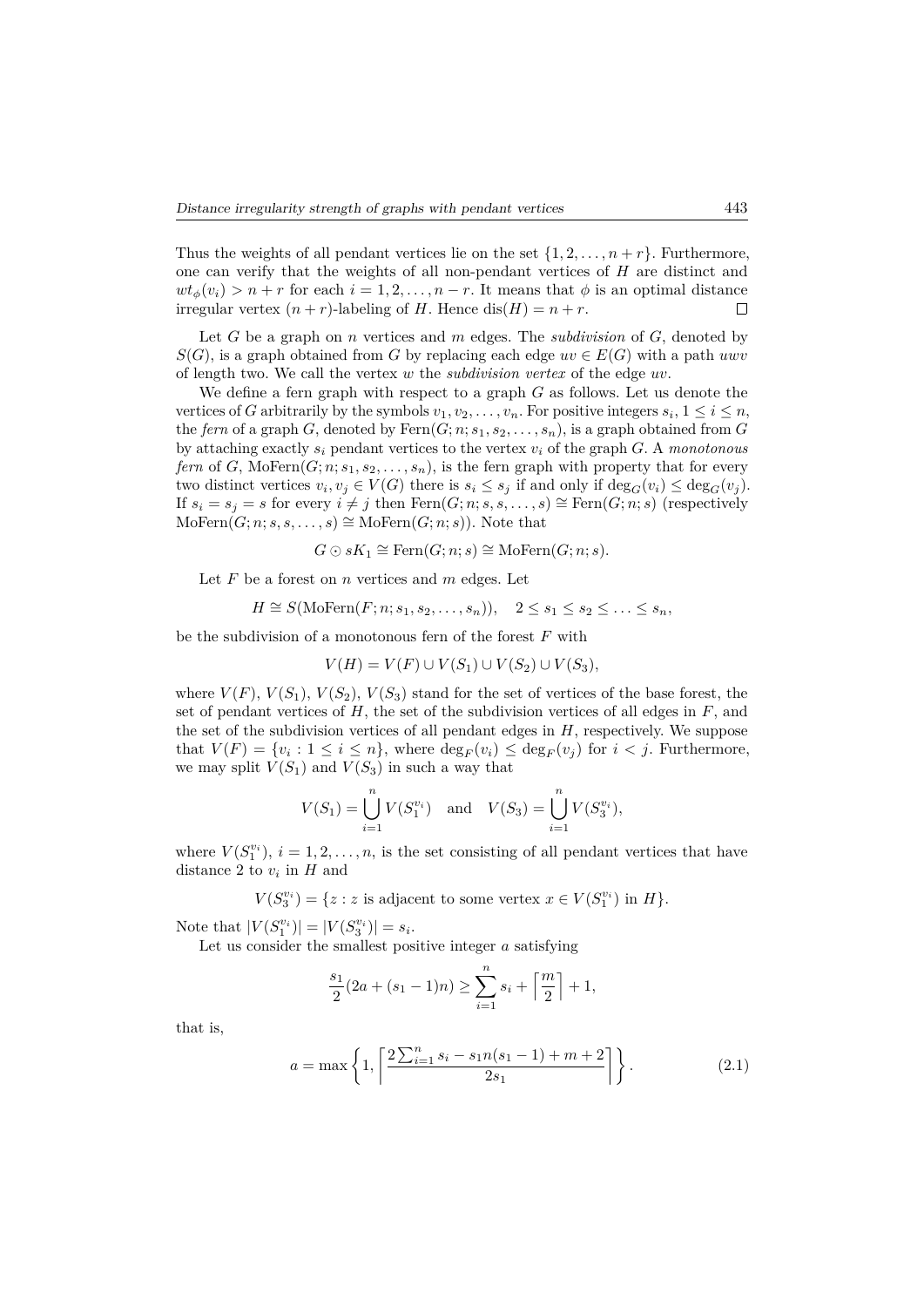**Lemma 2.3.** Let F be a forest on  $n \geq 2$  vertices and  $m \geq 1$  edges without an isolated *vertex and let H*  $\cong$  *S*(*MoFern*(*F*; *n*; *s*<sub>1</sub>, *s*<sub>2</sub>, . . . , *s*<sub>n</sub>)) *for* 2 ≤ *s*<sub>1</sub> ≤ *s*<sub>2</sub> ≤ . . . ≤ *s*<sub>n</sub>. Let *a be an integer defined in* (2.1)*. Then*

$$
a = 1 \quad \text{if and only if} \quad \sum_{i=1}^n s_i < \left\lfloor \frac{s_1 n (s_1 - 1) - m}{2} \right\rfloor + s_1.
$$

*Proof.* Clearly,

$$
a = 1
$$
 if and only if  $\left[ \frac{2 \sum_{i=1}^{n} s_i - s_1 n(s_1 - 1) + m + 2}{2s_1} \right] \le 1$ ,

which is equivalent to

$$
2\sum_{i=1}^{n} s_i - s_1 n(s_1 - 1) + m + 2 \le 2s_1.
$$

Thus

$$
\sum_{i=1}^{n} s_i < \left\lfloor \frac{s_1 n (s_1 - 1) - m}{2} \right\rfloor + s_1. \qquad \Box
$$

From Lemma 2.3 we immediately get the following.

**Lemma 2.4.** Let F be a forest on  $n \geq 2$  vertices and  $m \geq 1$  edges without an isolated *vertex and let H*  $\cong$  *S*(*MoFern*(*F*; *n*; *s*<sub>1</sub>, *s*<sub>2</sub>, . . . , *s*<sub>n</sub>)) *for* 2 ≤ *s*<sub>1</sub> ≤ *s*<sub>2</sub> ≤ . . . ≤ *s*<sub>n</sub>*. Let a be an integer defined in* (2.1)*. Then*

$$
a = \left\lceil \frac{2\sum_{i=1}^{n} s_i - s_1 n(s_1 - 1) + m + 2}{2s_1} \right\rceil
$$

*if and only if*

$$
\sum_{i=1}^{n} s_i \ge \left\lfloor \frac{s_1 n (s_1 - 1) - m}{2} \right\rfloor + s_1.
$$

**Lemma 2.5.** Let F be a forest on  $n \geq 2$  vertices and  $m \geq 1$  edges without an isolated *vertex and let H*  $\cong$  *S*(*MoFern*(*F*; *n*; *s*<sub>1</sub>, *s*<sub>2</sub>, . . . , *s*<sub>n</sub>)) *for* 2 ≤ *s*<sub>1</sub> ≤ *s*<sub>2</sub> ≤ . . . ≤ *s*<sub>n</sub>. Let *a be an integer defined in* (2.1)*. Then*

$$
a + n_1^F - 1 + (s_1 - 1)n \le \sum_{i=1}^n s_i
$$

*if and only if one of the following statements is satisfied:*

(i)

$$
\sum_{i=1}^{n} s_i < \left\lfloor \frac{s_1 n (s_1 - 1) - m}{2} \right\rfloor + s_1
$$

*or*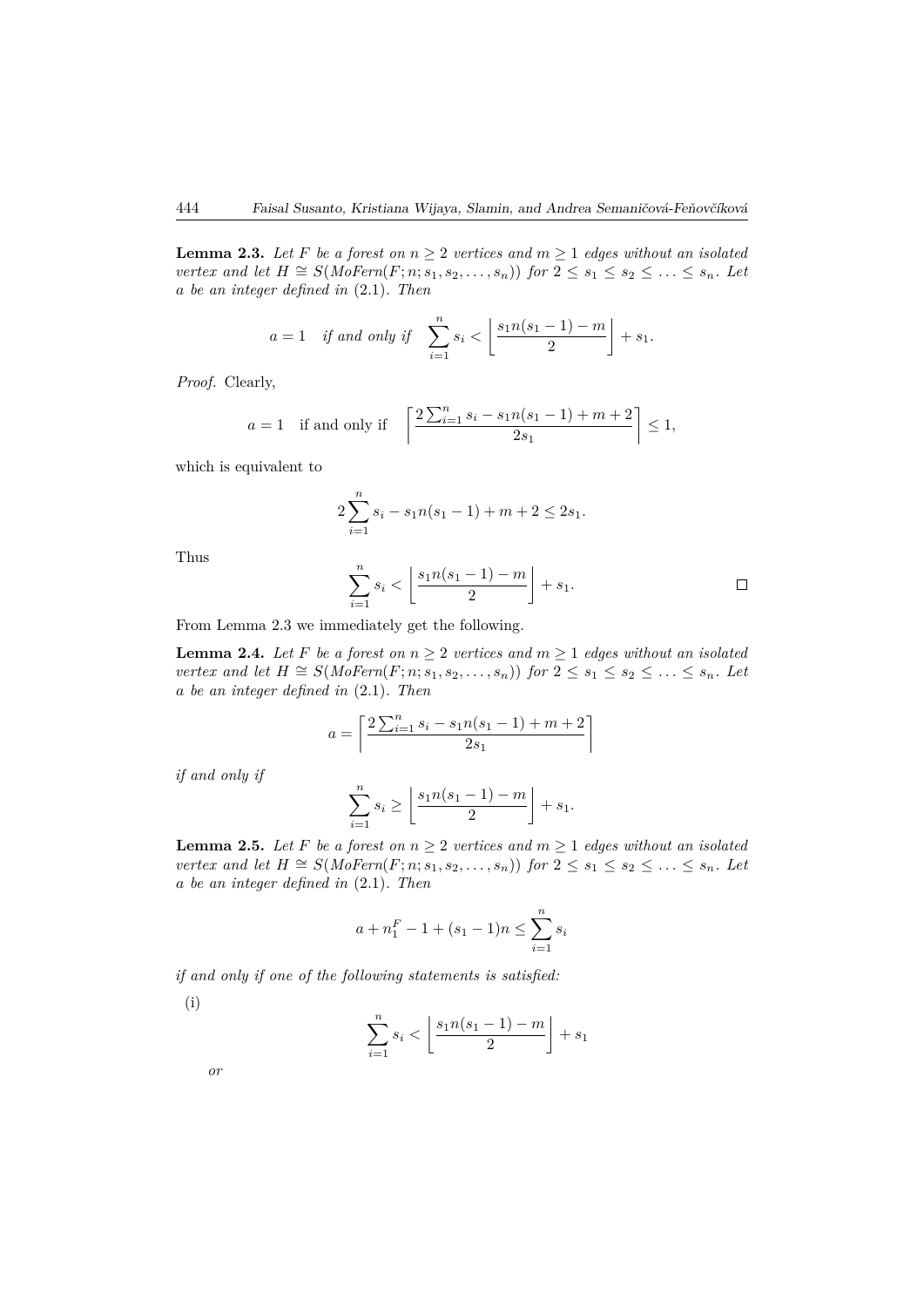(ii)

$$
\sum_{i=1}^{n} s_i \ge \max \left\{ \left[ \frac{2s_1(n_1^F - 1 + (s_1 - 1)n) - s_1 n(s_1 - 1) + m + 2}{2(s_1 - 1)} \right], \frac{s_1 n(s_1 - 1) - m}{2} \right\}
$$

where  $n_1^F$  is the number of vertices of degree 1 in *F*. *Proof.* We first show the necessity. Let

$$
a + n_1^F - 1 + (s_1 - 1)n \le \sum_{i=1}^n s_i.
$$

If  $a = 1$  then

$$
a + n_1^F - 1 + (s_1 - 1)n = n_1^F - n + s_1 n \le \sum_{i=1}^n s_i
$$

and by Lemma 2.3, we have

$$
\sum_{i=1}^{n} s_i < \left\lfloor \frac{s_1 n (s_1 - 1) - m}{2} \right\rfloor + s_1.
$$

However, the condition  $n_1^F - n + s_1 n \le \sum_{i=1}^n s_i$  is trivial since  $n_1^F - n \le 0$  and  $s_1 n \leq \sum_{i=1}^n s_i$ . So

$$
\sum_{i=1}^{n} s_i < \left\lfloor \frac{s_1 n (s_1 - 1) - m}{2} \right\rfloor + s_1.
$$

If

$$
a = \left\lceil \frac{2\sum_{i=1}^{n} s_i - s_1 n(s_1 - 1) + m + 2}{2s_1} \right\rceil
$$

then

$$
a+n_1^F-1+(s_1-1)n = \left\lceil \frac{2\sum_{i=1}^n s_i - s_1 n(s_1-1) + m + 2}{2s_1} \right\rceil + n_1^F-1+(s_1-1)n \le \sum_{i=1}^n s_i,
$$

which is equivalent to

$$
\sum_{i=1}^{n} s_i \ge \left\lceil \frac{2s_1\left(n_1^F - 1 + (s_1 - 1)n\right) - s_1 n(s_1 - 1) + m + 2}{2(s_1 - 1)} \right\rceil. \tag{2.2}
$$

Moreover, from Lemma 2.4 we get

$$
\sum_{i=1}^{n} s_i \ge \left\lfloor \frac{s_1 n (s_1 - 1) - m}{2} \right\rfloor + s_1. \tag{2.3}
$$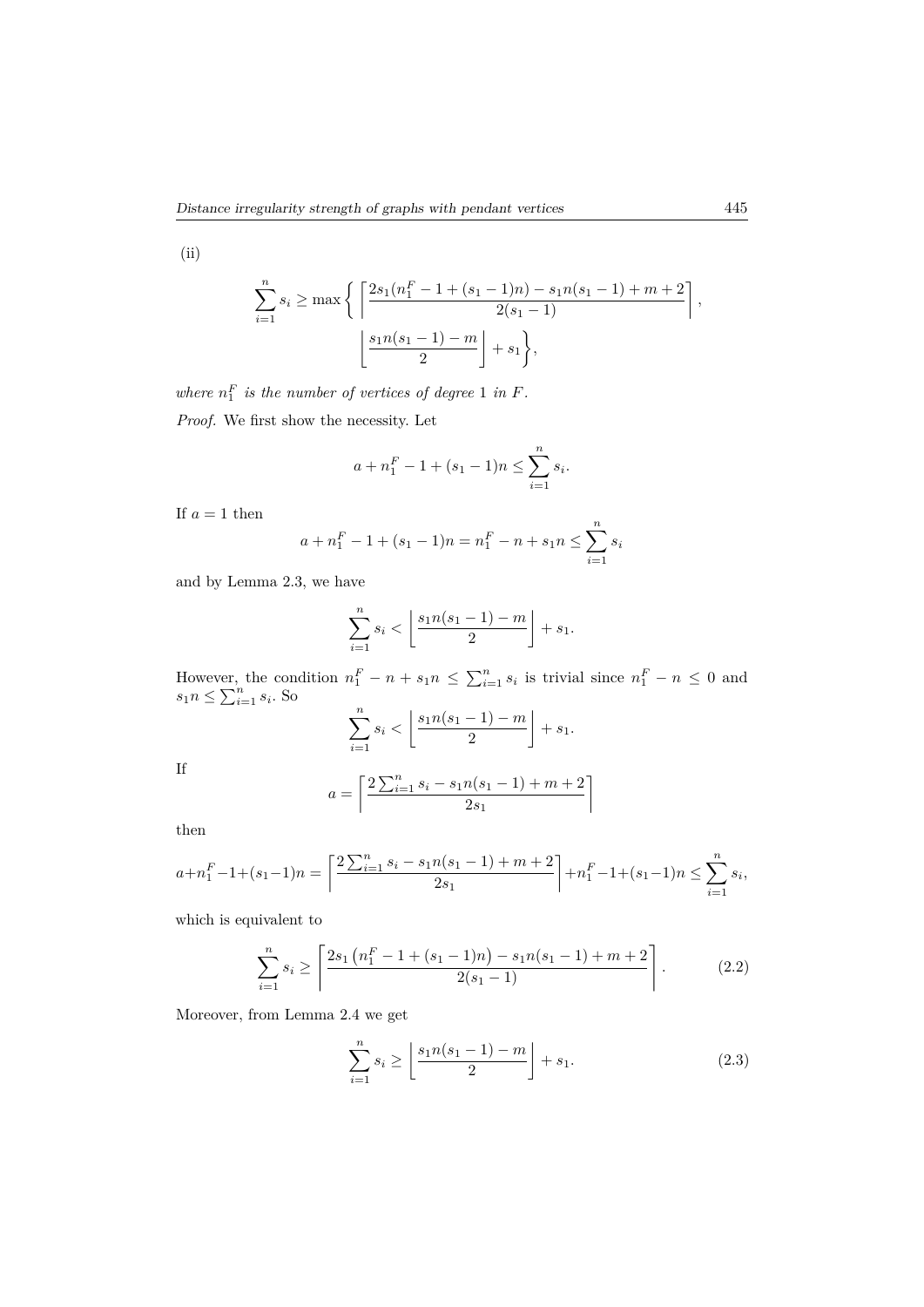Combining (2.2) and (2.3) then

$$
\sum_{i=1}^{n} s_i \ge \max \left\{ \left[ \frac{2s_1(n_1^F - 1 + (s_1 - 1)n) - s_1 n(s_1 - 1) + m + 2}{2(s_1 - 1)} \right], \frac{s_1 n(s_1 - 1) - m}{2} \right\}.
$$

Next we prove the sufficiency. If

$$
\sum_{i=1}^n s_i < \left\lfloor \frac{s_1 n (s_1 - 1) - m}{2} \right\rfloor + s_1,
$$

by Lemma 2.3, we have  $a = 1$ . Therefore,

$$
a + n_1^F - 1 + (s_1 - 1)n = n_1^F + (s_1 - 1)n \le n + (s_1 - 1)n = s_1 n \le \sum_{i=1}^n s_i.
$$

Consider

$$
\sum_{i=1}^{n} s_i \ge \max \left\{ \left[ \frac{2s_1 (n_1^F - 1 + (s_1 - 1)n) - s_1 n(s_1 - 1) + m + 2}{2(s_1 - 1)} \right], \frac{s_1 n(s_1 - 1) - m}{2} \right\},\
$$

As

$$
\sum_{i=1}^{n} s_i \ge \left\lfloor \frac{s_1 n (s_1 - 1) - m}{2} \right\rfloor + s_1,
$$

from Lemma 2.4, we have

$$
a = \left\lceil \frac{2\sum_{i=1}^{n} s_i - s_1 n(s_1 - 1) + m + 2}{2s_1} \right\rceil. \tag{2.4}
$$

Moreover, as

$$
\sum_{i=1}^{n} s_i \ge \left\lceil \frac{2s_1\left(n_1^F - 1 + (s_1 - 1)n\right) - s_1n(s_1 - 1) + m + 2}{2(s_1 - 1)}\right\rceil,
$$

we get

$$
2s_1\left(n_1^F - 1 + (s_1 - 1)n\right) - s_1 n(s_1 - 1) + m + 2 \le 2(s_1 - 1) \sum_{i=1}^n s_i. \tag{2.5}
$$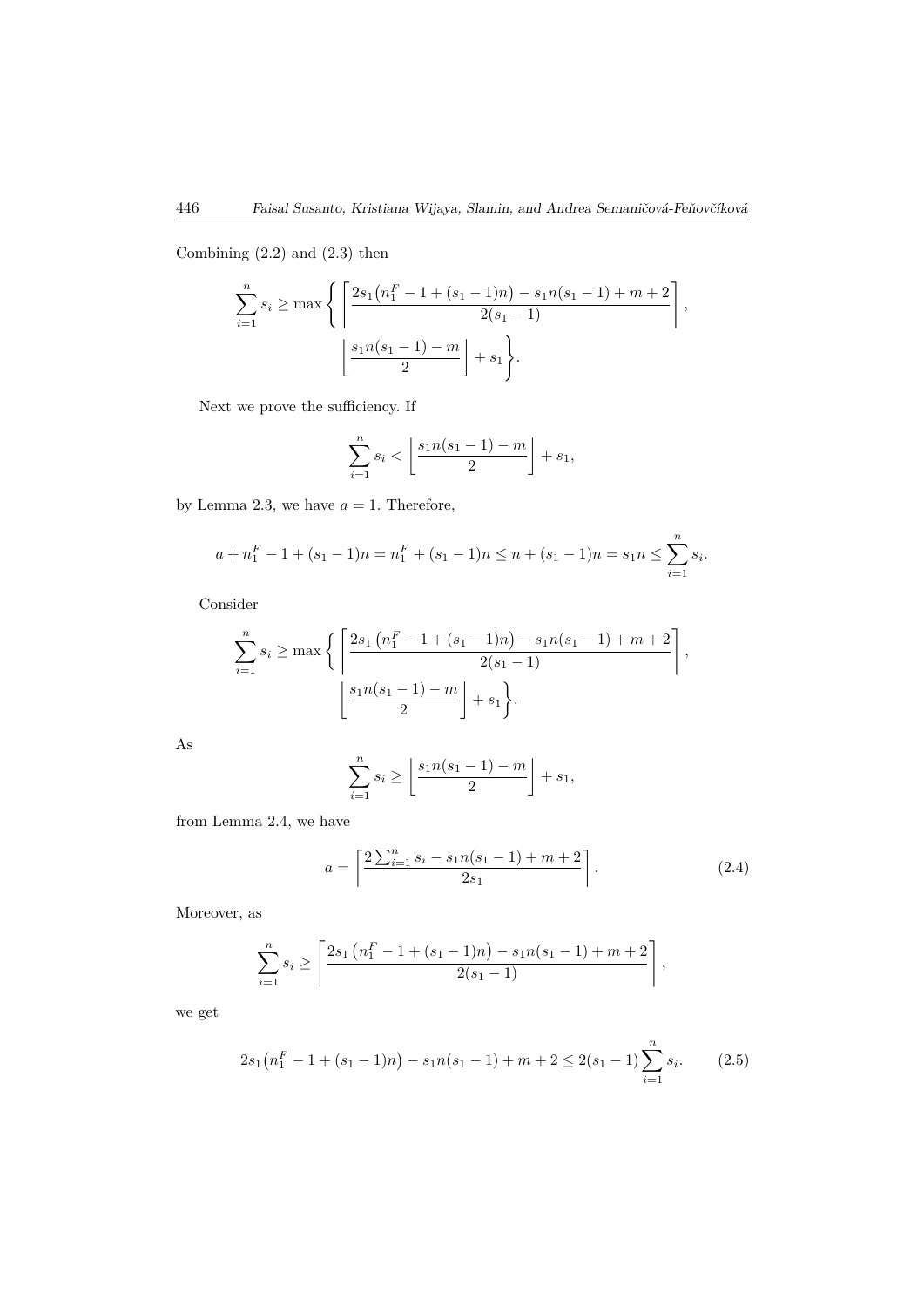Using  $(2.4)$  and  $(2.5)$ , we obtain

$$
a + n_1^F - 1 + (s_1 - 1)n
$$
  
=  $\left[ \frac{2 \sum_{i=1}^n s_i - s_1 n(s_1 - 1) + m + 2}{2s_1} \right] + n_1^F - 1 + (s_1 - 1)n$   
=  $\left[ \frac{2 \sum_{i=1}^n s_i + 2s_1 (n_1^F - 1 + (s_1 - 1)n) - s_1 n(s_1 - 1) + m + 2}{2s_1} \right]$   
 $\leq \left[ \frac{2 \sum_{i=1}^n s_i + 2(s_1 - 1) \sum_{i=1}^n s_i}{2s_1} \right] = \sum_{i=1}^n s_i.$ 

The next theorem gives the exact value of the distance irregularity strength for a subdivision of the monotonous fern of forests.

**Theorem 2.6.** *Let F be a forest on*  $n \geq 2$  *vertices and*  $m \geq 1$  *edges without an isolated vertex.* Let  $n_1^F$  be the number of vertices of degree 1 *in F* and let  $2 \le s_1 \le s_2 \le \ldots \le s_n$ . *If either*

(i)

$$
\sum_{i=1}^{n} s_i < \left\lfloor \frac{s_1 n (s_1 - 1) - m}{2} \right\rfloor + s_1
$$

*or* (ii)

$$
\sum_{i=1}^{n} s_i \ge \max \left\{ \left[ \frac{2s_1 (n_1^F - 1 + (s_1 - 1)n) - s_1 n(s_1 - 1) + m + 2}{2(s_1 - 1)} \right], \frac{s_1 n(s_1 - 1) - m}{2} \right\},\
$$

*.*

*then*

$$
dis(S(MoFern(F; n; s_1, s_2, \ldots, s_n))) = \sum_{i=1}^n s_i + \left\lceil \frac{m}{2} \right\rceil
$$

*Proof.* Let  $H \cong S(\text{MoFern}(F; n; s_1, s_2, \ldots, s_n))$ . Let  $n_i$  be the number of vertices in *H* having degree *i*. We first show the lower bound. Evidently,  $n_1 = \sum_{i=1}^n s_i$  and  $n_2 = \sum_{i=1}^n s_i + m$ . From Theorem 2.1, we have

$$
\operatorname{dis}(H) \ge \max \left\{ \sum_{i=1}^{n} s_i, \sum_{i=1}^{n} s_i + \left\lceil \frac{m}{2} \right\rceil, \dots, \left\lceil \frac{2\sum_{i=1}^{n} s_i + m + \sum_{i=3}^{\Delta(H)} n_i}{\Delta(H)} \right\rceil \right\}
$$
  

$$
\ge \sum_{i=1}^{n} s_i + \left\lceil \frac{m}{2} \right\rceil.
$$

 $\Box$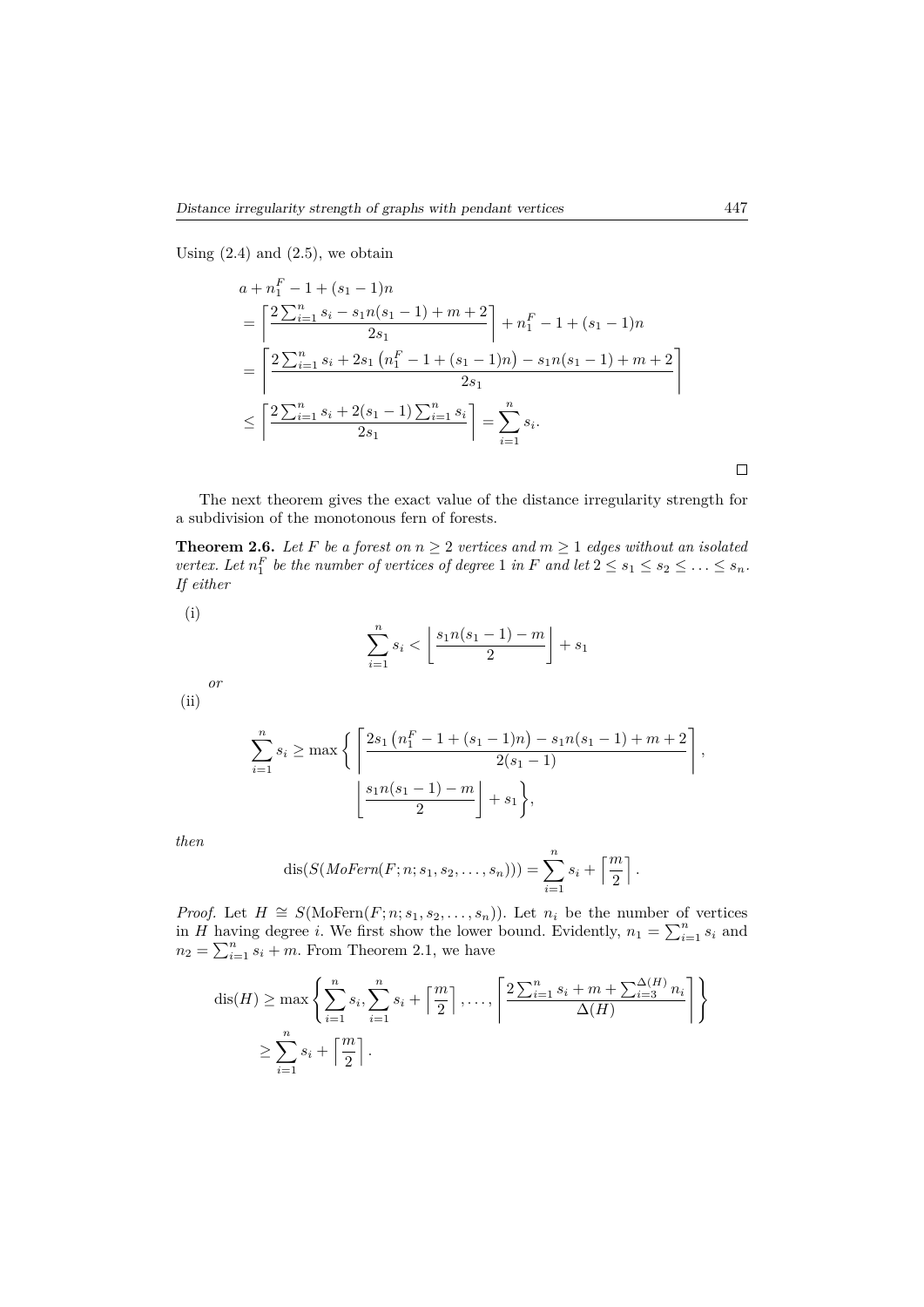Next we show the upper bound. Put  $k = \sum_{i=1}^{n} s_i + \lceil \frac{m}{2} \rceil$ . The construction of the labeling of vertices is as follows. Label all vertices in  $V(S_2)$  with k. Next we label the vertices in  $V(S_3)$  with integers from the set  $U = \{1, 2, \ldots, \sum_{i=1}^{n} s_i\}$ . For each  $i = 1, 2, \ldots, n$ , label  $(s_1 - 1)$  vertices in  $V(S_3^{v_i})$  with integers  $a + i - 1, a + i - 1 + \cdots$  $n, \ldots, a + i - 1 + (s_1 - 2)n$  and for  $i = 1, 2, \ldots, n_1^F$ , label 1 vertex (unlabeled vertex) in  $V(S_3^{v_i})$  with  $a + i - 1 + (s_1 - 1)n$ , where *a* is an integer defined in (2.1). Order values in *U* which have not previously used on vertices in  $V(S_3)$  ascendingly. Let us name this ordered set by U'. Thus

$$
U' = U \setminus \{a, a+1, \dots, a+n_1^F-1+(s_1-1)n\}
$$
  
= 
$$
\left\{1, 2, \dots, a-1, a+n_1^F+(s_1-1)n, a+n_1^F+(s_1-1)n+1, \dots, \sum_{i=1}^n s_i\right\}.
$$

The conditions (i) and (ii) of the statement along with Lemma 2.5 guarantee that the set  $\{a, a+1, \ldots, a+n_1^F-1+(s_1-1)n\}$  belongs to *U*. Note that if  $a + n_1^F - 1 + (s_1 - 1)n = \sum_i^n s_i$  and  $a = 1$  then *U'* becomes an empty set.

Label all the  $(s_i - s_1)$  remaining vertices in  $V(S_i^{v_i})$ ,  $i = 1, 2, ..., n_1^F$ , and the  $(s_i - s_1 + 1)$  remaining vertices in  $V(S_3^{v_i})$ ,  $i = n_1^F + 1, n_1^F + 2, ..., n$ , using integers from U' with requirement that vertices in  $V(S_3^{v_i})$  receive smaller label than vertices in  $V(S_3^{v_j})$  for each  $1 \leq i < j \leq n$ . In other words, all vertices (unlabeled vertices) in  $V(S_3^{v_1})$ ,  $V(S_3^{v_2})$ , ...,  $V(S_3^{v_n})$  are labeled successively with integers from *U*'. Observe that

$$
\sum_{i=1}^{n_1^F} (s_i - s_1) + \sum_{i=n_1^F+1}^{n} (s_i - s_1 + 1) = \sum_{i=1}^{n} s_i - (n_1^F + (s_1 - 1)n) = |U'|,
$$

so this is possible.

So far, we have completely obtained the final weights of vertices in  $V(S_1)$  and in  $V(F)$ . For the weights of vertices in  $V(S_1)$ , we have

$$
\{wt(v) : v \in V(S_1)\} = \left\{1, 2, \dots, \sum_{i=1}^n s_i\right\}.
$$
 (2.6)

Let us consider the weights of vertices in  $V(F)$ . For  $i = 1, 2, \ldots, n_1^F$ , we obtain

$$
wt(v_i) = \sum_{j=1}^{s_1-1} (a+i-1+(j-1)n) + (a+i-1+(s_1-1)n) + k + A_i,
$$

and for  $i = n_1^F + 1, n_1^F + 2, \ldots, n$ , we get

$$
wt(v_i) = \sum_{j=1}^{s_1-1} (a+i-1+(j-1)n) + k(\deg_F(v_i)) + A_i,
$$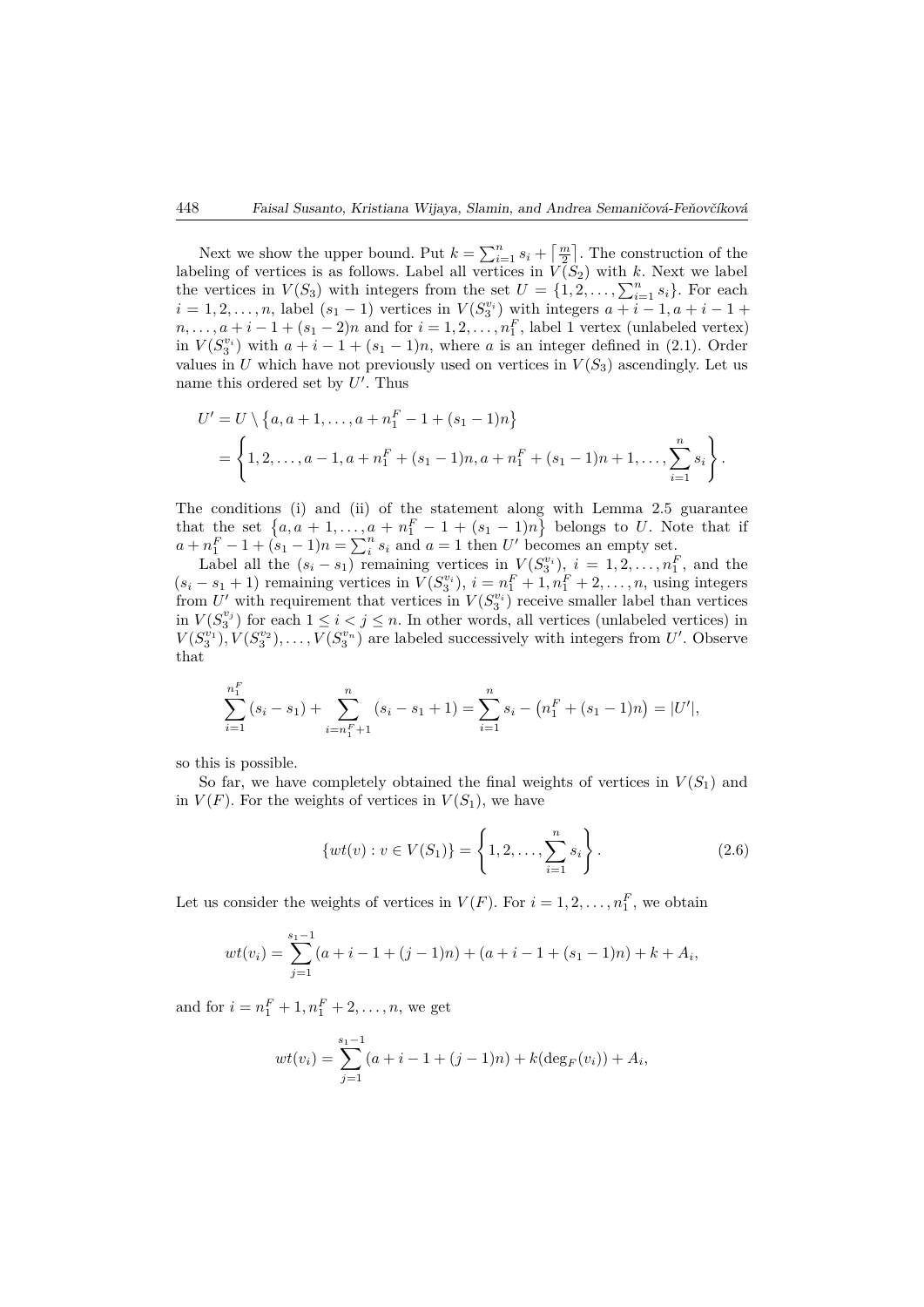where  $A_i$  is the sum of  $(s_i - s_1)$  labels in  $V(S_3^{v_i})$  for  $i = 1, 2, \ldots, n_1^F$  and is the sum of  $(s_i - s_1 + 1)$  labels in  $V(S_3^{v_i})$  for  $i = n_1^F + 1, n_1^F + 2, ..., n$ ; such values are obtained from the process on the preceding paragraph.

We show that the weights of vertices in  $V(F)$  are distinct. For every  $i = 1, 2, \ldots, n_1^F$ ,

$$
wt(v_i) = \sum_{j=1}^{s_1 - 1} (a + i - 1 + (j - 1)n) + (a + i - 1 + (s_1 - 1)n) + k + A_i
$$
  
\n
$$
\geq \sum_{j=1}^{s_1 - 1} (a + (j - 1)n) + (a + (s_1 - 1)n) + k + A_i
$$
  
\n
$$
= \frac{s_1}{2} (2a + (s_1 - 1)n) + k + A_i > 2k + A_i
$$
\n(2.7)

and

$$
wt(v_i) = \sum_{j=1}^{s_1-1} (a+i-1+(j-1)n) + (a+i-1+(s_1-1)n) + k + A_i
$$
  
\n
$$
\leq \sum_{j=1}^{s_1-1} (a+n_1^F - 1+(j-1)n) + (a+n_1^F - 1+(s_1-1)n) + k + A_i
$$
  
\n
$$
\leq \sum_{j=1}^{s_1-1} (a+n_1^F - 1+(j-1)n) + \sum_{i=1}^{n} s_i + k + A_i
$$
  
\n
$$
< \sum_{j=1}^{s_1-1} (a+n_1^F - 1+(j-1)n) + 2k + A_i.
$$
\n(2.8)

On the other hand, for  $i = n_1^F + 1, n_1^F + 2, \ldots, n$ , we have  $\deg_F(v_i) \geq 2$ . Thus for each  $i = n_1^F + 1, n_1^F + 2, \ldots, n,$ 

$$
wt(v_i) = \sum_{j=1}^{s_1 - 1} (a + i - 1 + (j - 1)n) + k(\deg_F(v_i)) + A_i
$$
  
 
$$
\geq \sum_{j=1}^{s_1 - 1} (a + n_1^F + (j - 1)n) + 2k + A_i.
$$
 (2.9)

Combining (2.7), (2.8), (2.9) and using the facts that  $A_1 = 0$  and  $A_i < A_j$  for  $1 \leq i < j \leq n$ , it is not surprising that

$$
2k < wt(v_1) < wt(v_2) < \ldots < wt(v_n). \tag{2.10}
$$

Next we label vertices in  $V(F)$  with integers  $\{k - n + 1, k - n + 2, \ldots, k\}$ . For a positive integer *t*, let  $V(F) = \bigcup_{j=1}^{t} V(T_j)$ , where  $V(T_j)$  is the set of vertices of a tree which is the *j*th component of  $\ddot{F}$ ,  $j = 1, 2, \ldots, t$ . We may assume, without loss of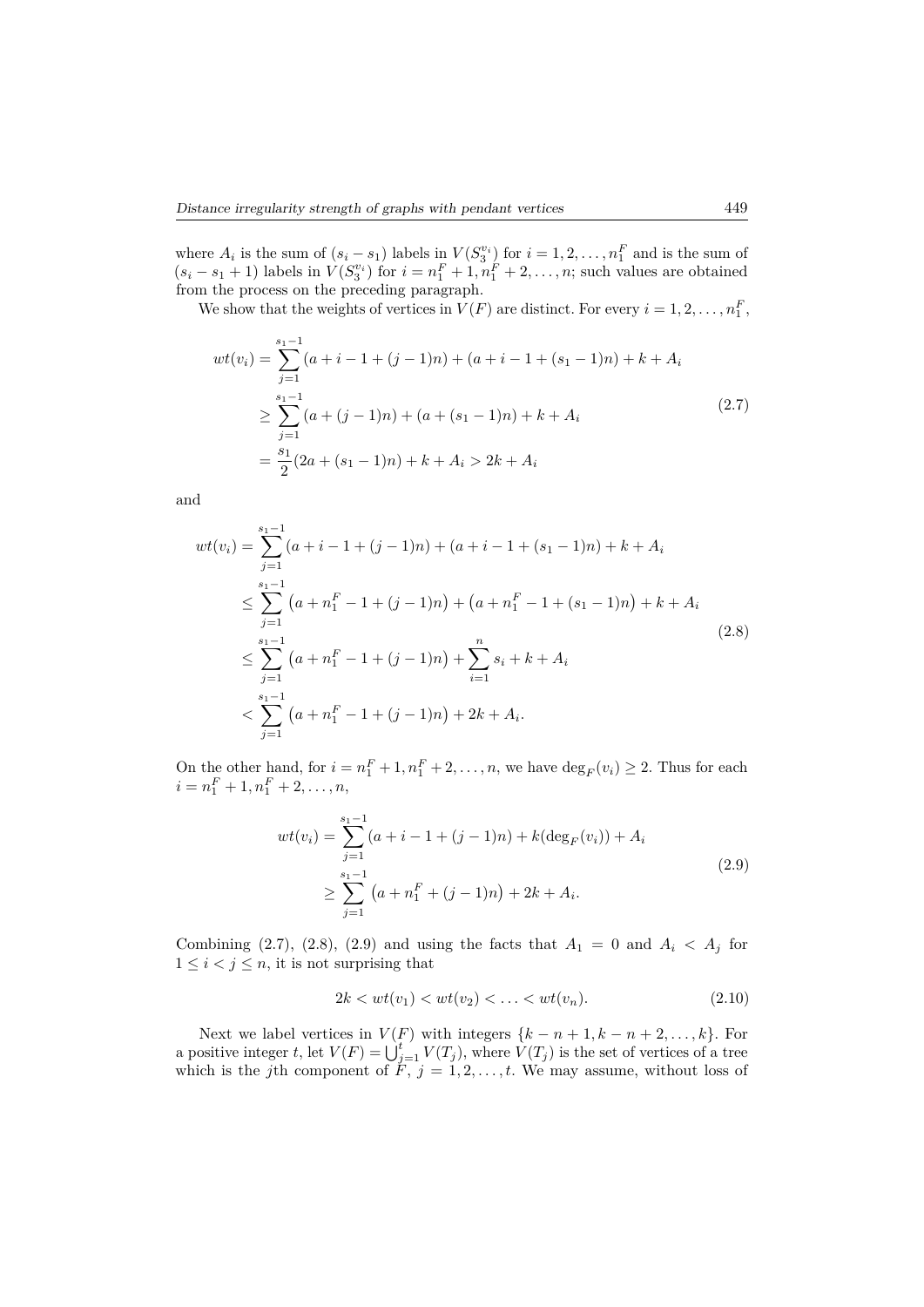generality, that  $T_j$  is a rooted tree (i.e., a tree in which one vertex has been designated as the root). Furthermore, let

$$
V(T_j) = \bigcup_{b=0}^{h_j - 1} V(T_j^b),
$$

where

$$
V(T_j^b) = \{v_{(bc)_j} : c = 1, 2, \dots, |V(T_j^b)|\}
$$

is an ordered set of vertices (say from the left most to the right most) in the *b*th level of  $T_j$  and  $h_j$  is the height of  $T_j$  (the level of a vertex  $v \in V(T_j)$  is the length of the unique path from *v* to the root and the height of  $T_j$  is defined by  $h_j = \max\{b:$ *b* is the level of vertices in  $T_j$ ). Just keep in mind that

{
$$
v_{(bc)_j}
$$
:  $j = 1, 2, ..., t; b = 0, 1, ..., h_j - 1; c = 1, 2, ..., |V(T_j^b)|$ }  
= { $v_i$ :  $i = 1, 2, ..., n$ }

which means that for each triple  $(b, c, j)$  there is an integer *i* such that  $v_{(bc)_j} = v_i$ , and vice versa. The vertex  $v_{(01)_j}$  is always the root of  $T_j$  and we can choose arbitrarily one vertex  $v_i$ , for some  $i \in \{1, 2, ..., n\}$ , in each component to be the root. For example, in Figure 1, it is shown a forest with two components and with vertices  $v_1, v_2, v_3, v_4, v_5, v_6, v_7, v_8, v_9$  (the indices are ordered ascendingly based on its degree). The components of such a forest are then represented with rooted trees  $T_1$  and  $T_2$ ; say,  $T_1$  is rooted at  $v_1$  and  $T_2$  is rooted at  $v_8$ . So all the vertices can now be written:  $v_1 = v_{(01)_1}, v_2 = v_{(23)_1}, v_3 = v_{(21)_1}, v_4 = v_{(13)_2}, v_5 = v_{(12)_2}, v_6 = v_{(11)_2}, v_7 = v_{(22)_1},$  $v_8 = v_{(01)_2}, v_9 = v_{(11)_1}$  (see Figure 2).



Fig. 1. A forest on 9 vertices with two components



**Fig. 2.** A forest which its components are represented with rooted trees  $T_1$  and  $T_2$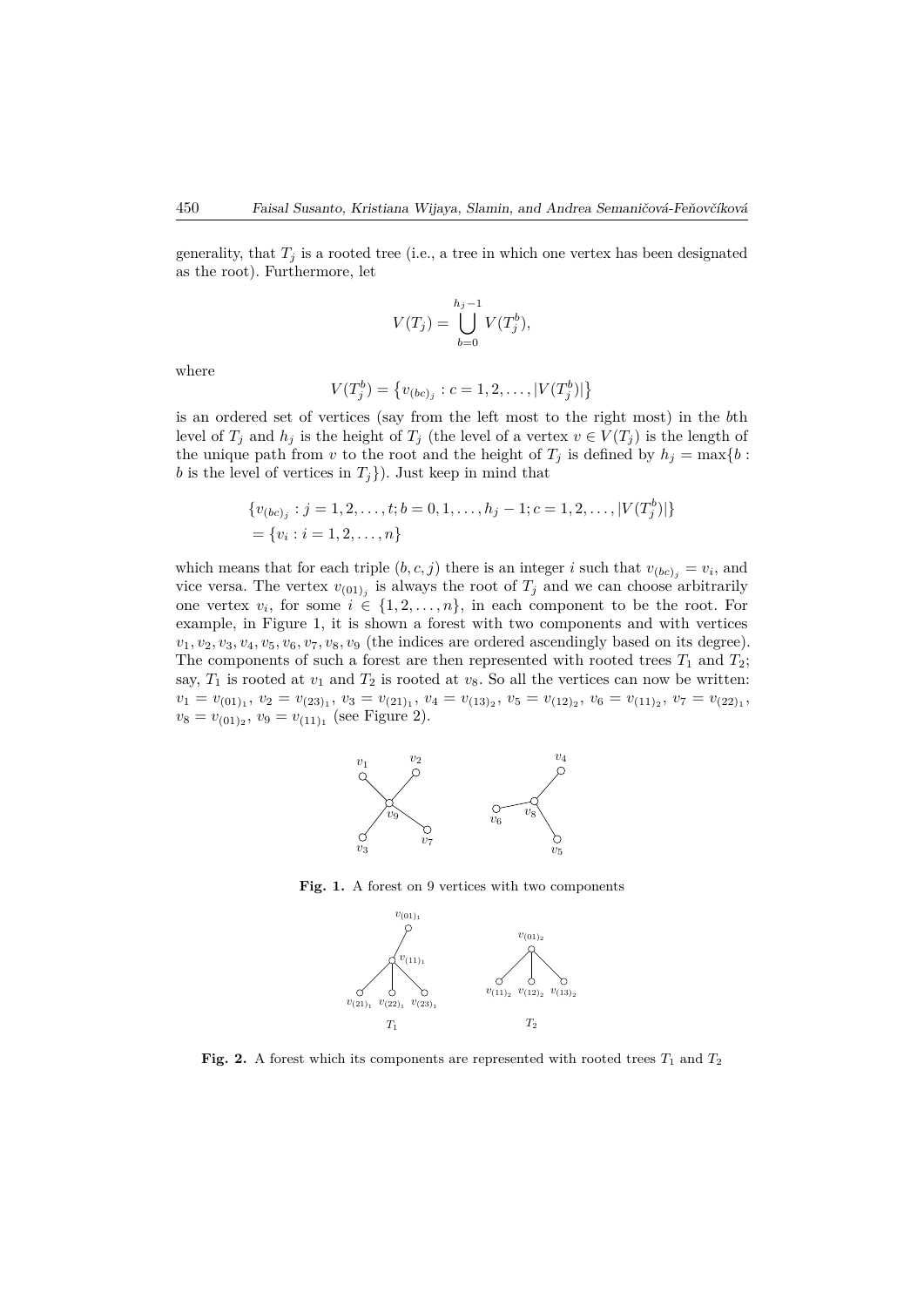For each  $j = 1, 2, ..., t, b = 0, 1, ..., h_j - 1$  and  $c = 1, 2, ..., |V(T_j^b)|$  we label vertex  $v_{(bc)_j}$  with  $k - n + c + \sum_{x=0}^{b-1} |V(T_j^x)| + \sum_{y=1}^{j-1} |V(T_y)|$ . Note that  $\sum_{x=0}^{1} |V(T_j^x)| = 0$ when  $b = 0$  and  $\sum_{y=1}^{0} |V(T_y)| = 0$  when  $j = 1$ .

It is easy to see that the weight of a subdivision vertex  $y \in V(S_2)$  of an edge  $v_i v_{i'} \in E(F)$  is equal to the sum of labels of  $v_i = v_{(bc)_j}$  and  $v_{i'} = v_{(b'c')_{j'}}$ for some  $i, i', b, b', c, c', j, j'$ . Furthermore, we can easily check that

$$
(k - n + 1) + (k - n + 2) = 2k - 2n + 3
$$
  
\n
$$
\leq wt(y) \neq wt(y') \leq 2k - 1 = (k - 1) + k
$$
 (2.11)

for every two distinct vertices  $y, y' \in V(S_2)$ .

Next we label vertices in  $V(S_1)$ . Beforehand, let us consider

$$
V(S_1) = \bigcup_{i=1}^{n} V(S_1^{v_i}) = \bigcup_{j=1}^{t} \bigcup_{b=0}^{h_j - 1} \bigcup_{c=1}^{|V(T_j^b)|} V(S_1^{v_{(bc)j}})
$$

and

$$
V(S_3) = \bigcup_{i=1}^n V(S_3^{v_i}) = \bigcup_{j=1}^t \bigcup_{b=0}^{h_j-1} \bigcup_{c=1}^{|V(T_j^b)|} V(S_3^{v_{(bc)_j}}\big).
$$

Let  $(b, c, j) < (b', c', j')$  if either (i)  $j < j'$ ; (ii)  $j = j'$  and  $b < b'$ ; or (iii)  $j = j'$ ,  $b = b'$ and  $c < c'$ . Our strategy is that the vertices in  $V(S_3)$  are weighted with values from

$$
W = \left\{ \sum_{i=1}^{n} s_i + 1, \sum_{i=1}^{n} s_i + 2, \dots, 2k \right\} \setminus \{ wt(y) : y \in V(S_2) \}
$$
 (2.12)

and show that it is possible to label the vertices in  $V(S_1)$  using integers from 1 up to *k* to reach these weights. To do that, we distribute the weights *W* to the vertices in  $V(S_3)$  such that

$$
wt(z) < wt(z') \tag{2.13}
$$

for every two distinct vertices  $z \in V\left(S_3^{v_{(bc)}j}\right)$  and  $z' \in V\left(S_3^{v_{(b'c')j'}}\right)$ , where  $(b, c, j)$  $(b', c', j')$ . This is possible since  $|V(S_2)| = m$  and

$$
|W| = 2k - \sum_{i=1}^{n} s_i - m = 2\left(\sum_{i=1}^{n} s_i + \left\lceil \frac{m}{2} \right\rceil\right) - \sum_{i=1}^{n} s_i - m \ge \sum_{i=1}^{n} s_i = |V(S_3)|.
$$

We label every vertex  $x \in V\left(S_1^{v_{(bc)}j}\right)$  with  $\left(wt(z) - \text{the label of } v_{(bc)j}\right)$ , where z is adjacent to *x* and  $v_{(bc)_j}$ . We do this for all  $(b, c, j)$ . Observe that, from this strategy, for each  $x \in V(S_1^{v_{(bc)}j})$  and  $x' \in V(S_1^{v_{(b'c')j'}})$  with  $(b, c, j) < (b', c', j')$ , it holds that

the label of 
$$
x \leq
$$
 the label of  $x'$ . (2.14)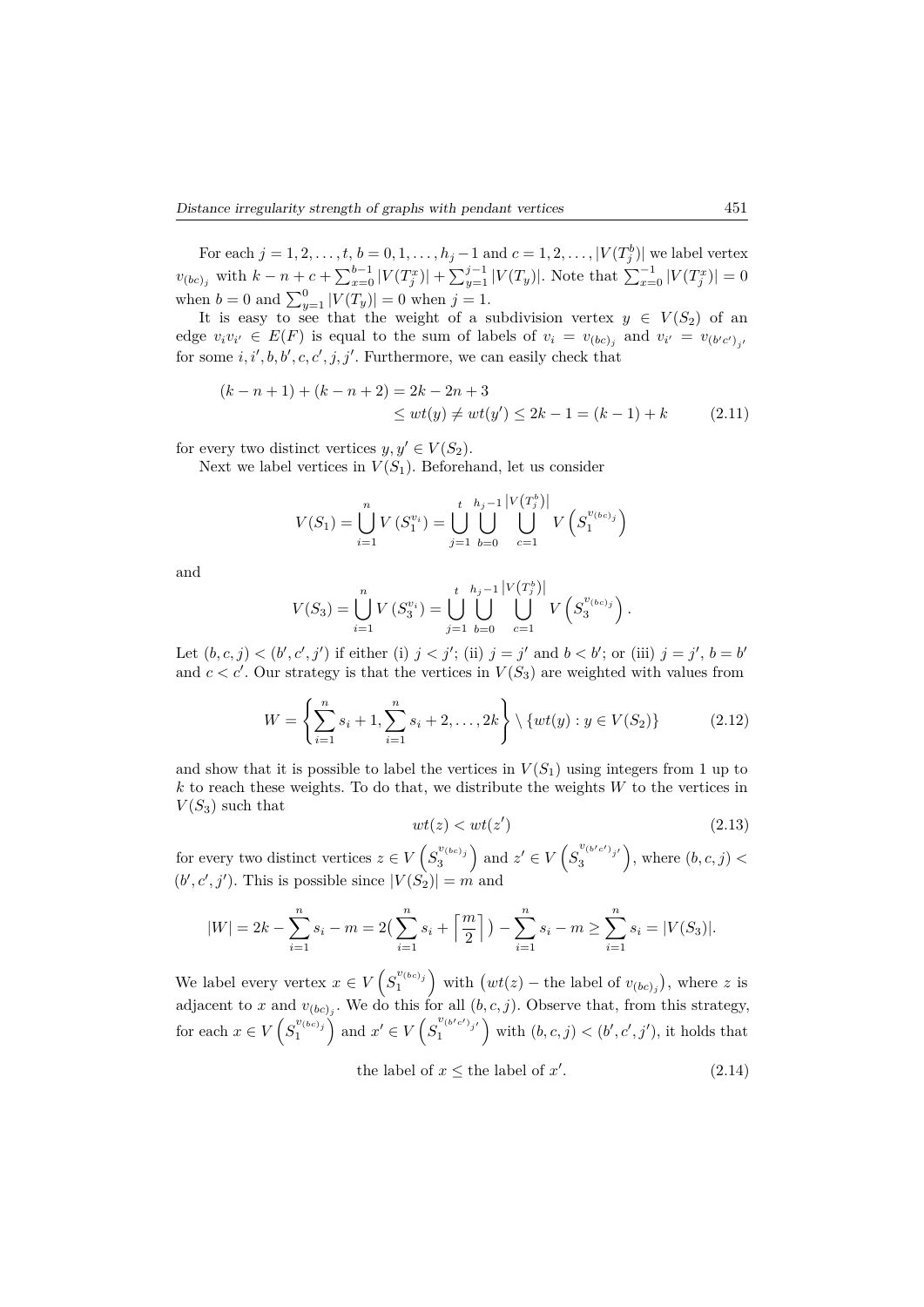We show that  $1 \leq$  the label of  $x \leq k$  for every  $x \in V(S_1)$ . Let us consider vertices  $x_{\min} \in V\left(S_1^{v_{(01)_1}}\right)$  and  $x_{\max} \in V$  $\sqrt{ }$ *S*  $\int_{t}^{\overline{v}} ((h_t-1)(|V(T_t^{h_t-1})|))_t$ ). such that

$$
\begin{aligned} &\text{the label of }x_{\text{min}}=\min\left\{\text{the label of }x:x\in V\left(S_1^{v_{(01)_1}}\right)\right\},\\ &\text{the label of }x_{\text{max}}=\max\left\{\text{the label of }x:x\in V\left(S_1^{v_{\left((h_t-1)(\lfloor V(T_t^{h_t-1})\rfloor)}\right)_t}\right)\right\}. \end{aligned}
$$

According to (2.14), we only need to show that the label of  $x_{\min} \ge 1$  and the label of  $x_{\text{max}} \leq k$ . From (2.11) and (2.12), it is not hard to show that  $wt(z_{\text{min}}) = \sum_{i=1}^{n} s_i + 1$ and  $wt(z_{\text{max}}) \leq 2k$ , where  $z_{\text{min}}$  and  $z_{\text{max}}$  are vertices adjacent to  $x_{\text{min}}$  and  $x_{\text{max}}$ , respectively. Since the label of  $v_{(01)_1} = k - n + 1$  then the label of

$$
x_{\min} = \sum_{i=1}^{n} s_i + 1 - (k - n + 1) = \sum_{i=1}^{n} s_i - \left(\sum_{i=1}^{n} s_i + \left\lceil \frac{m}{2} \right\rceil\right) + n = n - \left\lceil \frac{m}{2} \right\rceil \ge 1
$$

and since the label of  $v_{\left(\frac{h_t-1}{V(T_t^{h_t-1})}\right)_t} = k$  then the label of  $x_{\max} \leq 2k - k = k$ .

Finally, we have to show that the weights of all vertices are distinct. However, this is true as we see from  $(2.6)$ ,  $(2.10)$ ,  $(2.11)$ ,  $(2.12)$  and  $(2.13)$ . It allows us to conclude that our labeling is the desired distance irregular vertex *k*-labeling and we are done.  $\Box$ 

Observe that, in the proof of Theorem 2.6, one member of *W* in (2.12) was not used when *m* is odd since  $|W| - |V(S_3)| = 1$ . This observation leads us to the following result.

**Theorem 2.7.** Let F be a forest on  $n \geq 2$  vertices and  $m \geq 1$  edges without an isolated *vertex.* Let  $n_1^F$  be the number of vertices of degree 1 *in F* and let  $2 \le s_1 \le s_2 \le \ldots \le s_n$ . *If m is odd and*

$$
\sum_{i=1}^{n} s_i = \left\lceil \frac{2s_1\left(n_1^F - 1 + (s_1 - 1)n\right) - s_1 n(s_1 - 1) + m + 2}{2(s_1 - 1)} \right\rceil - 1 \tag{2.15}
$$

*then*

dis
$$
(S(MoFern(F; n; s_1, s_2, ..., s_n))) = \sum_{i=1}^{n} s_i + \left\lceil \frac{m}{2} \right\rceil = \sum_{i=1}^{n} s_i + \frac{m+1}{2}.
$$

*Proof.* The proof is the same as of Theorem 2.6 with two exceptions, that, in this case, the set

$$
U = \left\{1, 2, \dots, \sum_{i=1}^{n} s_i + 1\right\} \setminus \{j\}
$$
\n(2.16)

for any  $j \in \{1, 2, ..., a - 1\}$  and the set

$$
W = \left\{ \sum_{i=1}^{n} s_i + 2, \sum_{i=1}^{n} s_i + 3, \dots, 2k \right\} \setminus \{ wt(y) : y \in V(S_2) \}
$$
 (2.17)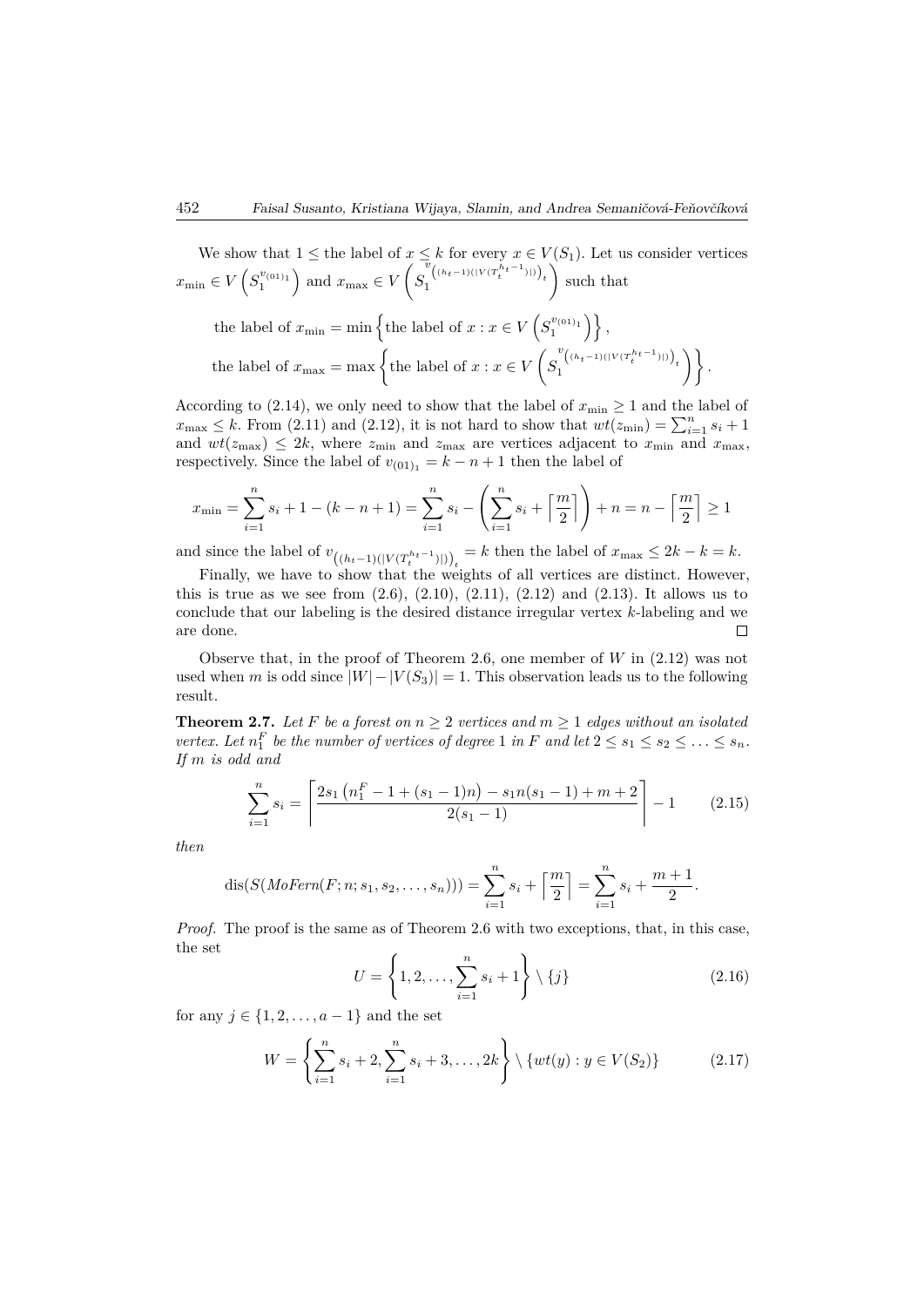are used in the labeling construction instead of the set

$$
U = \left\{1, 2, \ldots, \sum_{i=1}^{n} s_i\right\}
$$

and the set

$$
W = \left\{ \sum_{i=1}^{n} s_i + 1, \sum_{i=1}^{n} s_i + 2, \dots, 2k \right\} \setminus \{ wt(y) : y \in V(S_2) \},
$$

respectively.

Note that due to (2.15) and Lemma 2.4, we have

$$
a = \left\lceil \frac{2\sum_{i=1}^{n} s_i - s_1 n(s_1 - 1) + m + 2}{2s_1} \right\rceil > 1. \tag{2.18}
$$

By using (2.15) and the fact that  $-(x + y) < -y\left[\frac{x}{y}\right] \leq -x$  for  $xy > 0$  then

$$
s_1 n(s_1 - 1) + m + 2 + 2s_1(n_1^F - 1) - 2(s_1 - 1) \sum_{i=1}^n s_i
$$
  
=  $s_1 n(s_1 - 1) + m + 2 + 2s_1(n_1^F - 1)$   
 $- 2(s_1 - 1) \left( \left\lceil \frac{2s_1(n_1^F - 1 + (s_1 - 1)n) - s_1 n(s_1 - 1) + m + 2}{2(s_1 - 1)} \right\rceil - 1 \right)$   
>  $s_1 n(s_1 - 1) + m + 2 + 2s_1(n_1^F - 1) - \left( 2s_1(n_1^F - 1 + (s_1 - 1)n) - s_1 n(s_1 - 1) + m + 2 + 2(s_1 - 1) \right) + 2(s_1 - 1) = 0$  (2.19)

and

$$
s_1 n(s_1 - 1) + m + 2 + 2s_1(n_1^F - 1) - 2(s_1 - 1) \sum_{i=1}^n s_i
$$
  
=  $s_1 n(s_1 - 1) + m + 2 + 2s_1(n_1^F - 1)$   
 $- 2(s_1 - 1) \left( \left[ \frac{2s_1(n_1^F - 1 + (s_1 - 1)n) - s_1 n(s_1 - 1) + m + 2}{2(s_1 - 1)} \right] - 1 \right)$   
 $\leq s_1 n(s_1 - 1) + m + 2 + 2s_1(n_1^F - 1) - \left( 2s_1(n_1^F - 1 + (s_1 - 1)n) - s_1 n(s_1 - 1) + m + 2 \right) + 2(s_1 - 1) = 2(s_1 - 1) < 2s_1,$  (2.20)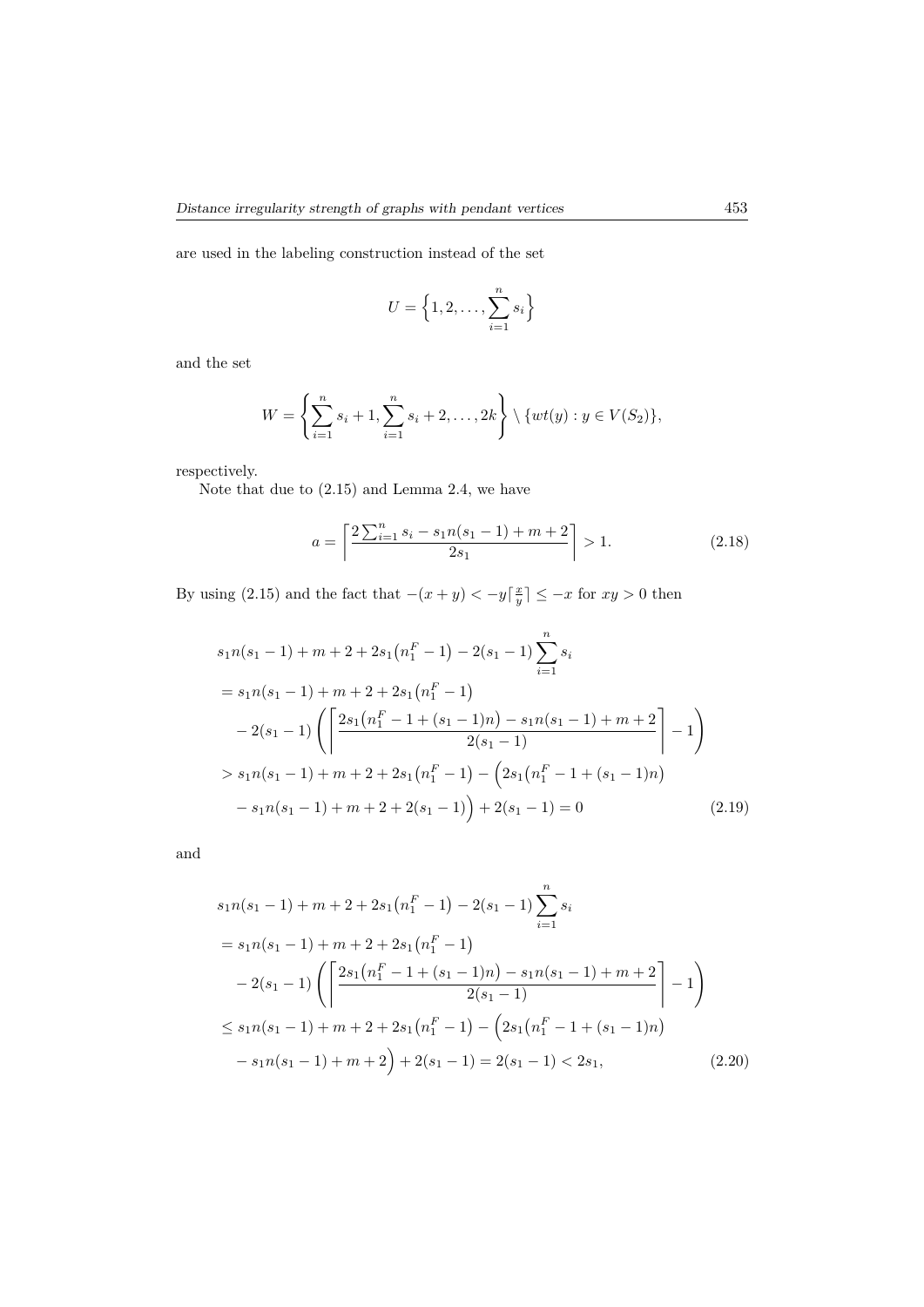and so by (2.18), (2.19) and (2.20),

$$
a + n_1^F - 1 + (s_1 - 1)n - \sum_{i=1}^n s_i
$$
  
= 
$$
\left[ \frac{2 \sum_{i=1}^n s_i - s_1 n(s_1 - 1) + m + 2}{2s_1} \right] + n_1^F - 1 + (s_1 - 1)n - \sum_{i=1}^n s_i
$$
  
= 
$$
\left[ \frac{s_1 n(s_1 - 1) + m + 2 + 2s_1(n_1^F - 1) - 2(s_1 - 1) \sum_{i=1}^n s_i}{2s_1} \right] = 1,
$$

or equivalently,

$$
a + n_1^F - 1 + (s_1 - 1)n = \sum_{i=1}^n s_i + 1,
$$

which implies that the set  $\{a, a+1, ..., a+n_1^F-1+(s_1-1)n\}$  belongs to (2.16).

Furthermore, due to (2.17), we get that  $wt(z_{\text{min}}) = \sum_{i=1}^{n} s_i + 2$  and  $wt(z_{\text{max}}) = 2k$ . Since *m* is odd then the label of

$$
x_{\min} = \sum_{i=1}^{n} s_i + 2 - (k - n + 1) = \sum_{i=1}^{n} s_i - \left(\sum_{i=1}^{n} s_i + \frac{m+1}{2}\right) + n + 1 = n + 1 - \frac{m+1}{2} \ge 2
$$

and the label of  $x_{\text{max}} = 2k - k = k$ , meaning that there is no vertex with label greater than  $k$ . than *k*.

We end this section by discussing some properties of the distance irregularity strength for trees. First, we show that the bound in Theorem 2.1 can be reduced such that it is determined only by  $n_1$  or  $\left\lceil \frac{n_1+n_2}{2} \right\rceil$  as we state in the following theorem.

**Theorem 2.8.** *Let T be a tree with maximum degree*  $\Delta$  *such that*  $N(u) \neq N(v)$  *for*  $u, v \in V$ ,  $u \neq v$ *. Let*  $n_i$  *be the number of vertices of degree i for every*  $i = 1, 2, \ldots, \Delta$ *. Then*

$$
dis(T) \ge \max\left\{n_1, \left\lceil \frac{n_1 + n_2}{2} \right\rceil \right\}.
$$

*Proof.* With respect to Theorem 2.1, evidently, the theorem holds for  $1 \leq \Delta \leq 2$ . We now suppose that  $\Delta \geq 3$ . Let  $t_i =$  $\sum_{j=1}^i n_j$ *i* Ī. for  $i = 1, 2, ..., \Delta$ .

It is enough to show that  $t_1 - t_l \geq 0$  or  $t_2 - t_l \geq 0$  for each  $l = 3, 4, \ldots, \Delta$ . If  $t_1 - t_l \geq 0$  then we are done. Now assume that  $t_1 - t_l < 0$ . Then

$$
ln_1 - \sum_{j=1}^{l} n_j < 0 \quad \Leftrightarrow \quad n_2 > (l-1)n_1 - \sum_{j=3}^{l} n_j.
$$
 (2.21)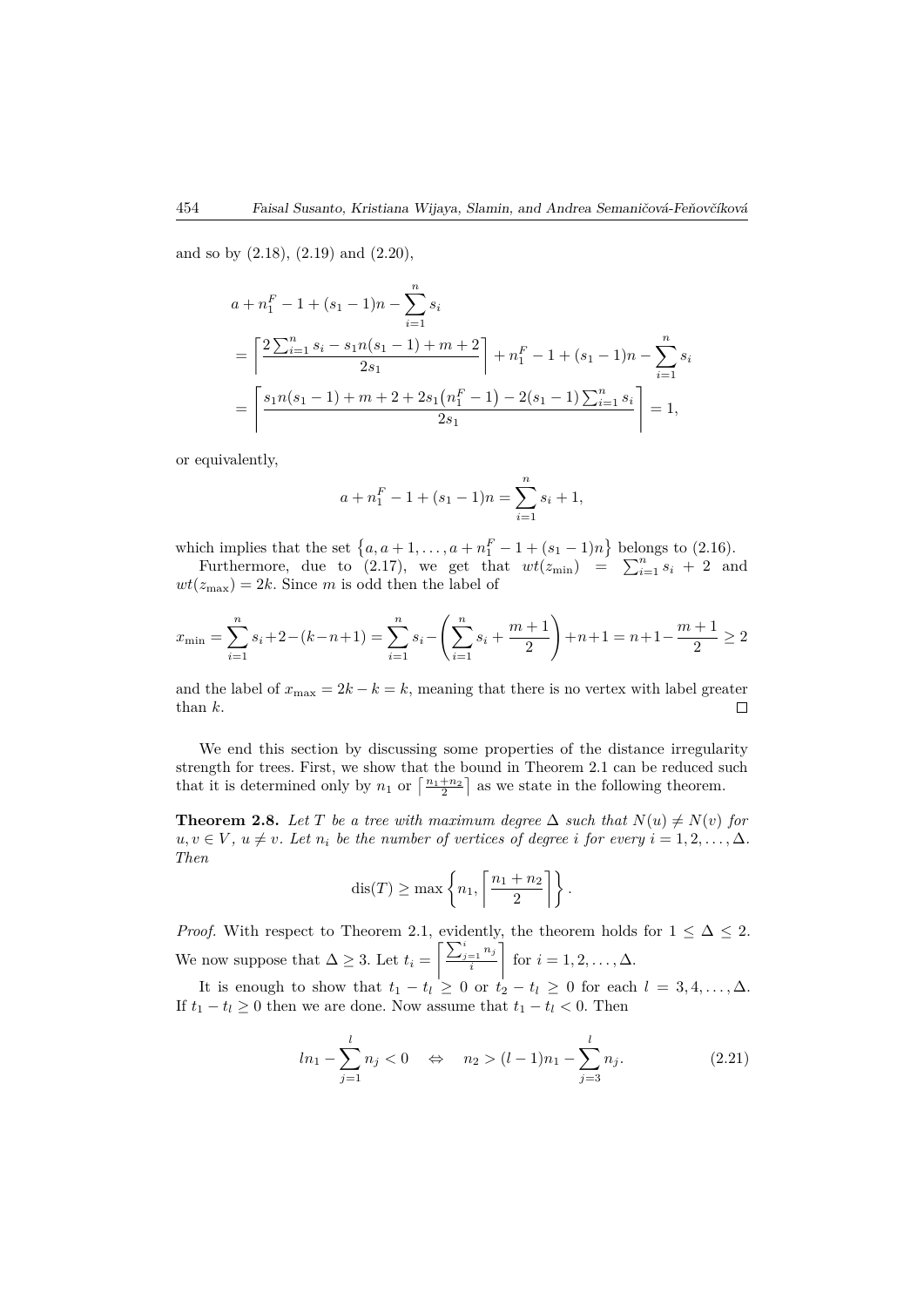Using (2.21) along with the facts that  $[x] - [y] > x - y - 1$  and  $n_1 = 2 + \sum_{i=3}^{4} (i-2)n_i$ , we have

$$
t_2 - t_l = \left\lceil \frac{n_1 + n_2}{2} \right\rceil - \left\lceil \frac{\sum_{j=1}^{l} n_j}{l} \right\rceil
$$
  
\n
$$
> \frac{n_1 + n_2}{2} - \frac{\sum_{j=1}^{l} n_j}{l} - 1 = \frac{(l-2)n_1 + (l-2)n_2}{2l} - \frac{2\sum_{j=3}^{l} n_j}{2l} - 1
$$
  
\n
$$
> \frac{(l-2)n_1 + (l-2)\left((l-1)n_1 - \sum_{j=3}^{l} n_j\right)}{2l} - \frac{2\sum_{j=3}^{l} n_j}{2l} - 1
$$
  
\n
$$
= \frac{l(l-2)n_1 - l\sum_{j=3}^{l} n_j}{2l} - 1
$$
  
\n
$$
= \frac{(l-2)\left(2 + \sum_{j=3}^{n} (j-2)n_j\right) - \sum_{j=3}^{l} n_j}{2} - 1
$$
  
\n
$$
= \frac{(l-3)\sum_{j=3}^{l} (j-2)n_j + \sum_{j=3}^{l} (j-3)n_j}{2}
$$
  
\n
$$
+ \frac{(l-2)\left(2 + \sum_{j=l+1}^{n} (j-2)n_j\right)}{2} - 1 \ge 0.
$$

As *l* ≥ 3, clearly, the last inequality is true. Therefore  $t_2 - t_l > 0$  and so the assertion holds. holds.

In the next lemmas, we give the necessary condition for which  $dis(T)$  is equal to  $n_1$  or  $\left\lceil \frac{n_1+n_2}{2} \right\rceil$ .

**Lemma 2.9.** *Let T be a tree with maximum degree*  $\Delta$  *such that*  $N(u) \neq N(v)$  *for*  $u, v \in V$ ,  $u \neq v$ *. Let*  $n_i$  *be the number of vertices of degree i for every*  $i = 1, 2, \ldots, \Delta$ *. If* dis(*T*) =  $n_1$  *then*  $n_1 \geq n_2$ *.* 

*Proof.* Evidently dis(*T*)  $\geq n_1$ . Then by Theorem 2.8,

$$
n_1 \ge \left\lceil \frac{n_1 + n_2}{2} \right\rceil \Leftrightarrow 2n_1 \ge n_1 + n_2 \Leftrightarrow n_1 \ge n_2.
$$

From Lemma 2.9 we immediately have the following.

**Lemma 2.10.** *Let T be a tree with maximum degree*  $\Delta$  *such that*  $N(u) \neq N(v)$  *for*  $u, v \in V$ ,  $u \neq v$ *. Let*  $n_i$  *be the number of vertices of degree i for every*  $i = 1, 2, \ldots, \Delta$ *.*  $If$  dis $(T) = \left\lceil \frac{n_1+n_2}{2} \right\rceil$  *then*  $n_1 < n_2$ *.* 

## 3. FINAL REMARKS

In this paper, we introduced a new lower bound for the distance irregularity strength and determined the exact values of this parameter for some graphs with pendant vertices. We also presented some properties on distance irregularity strength for trees.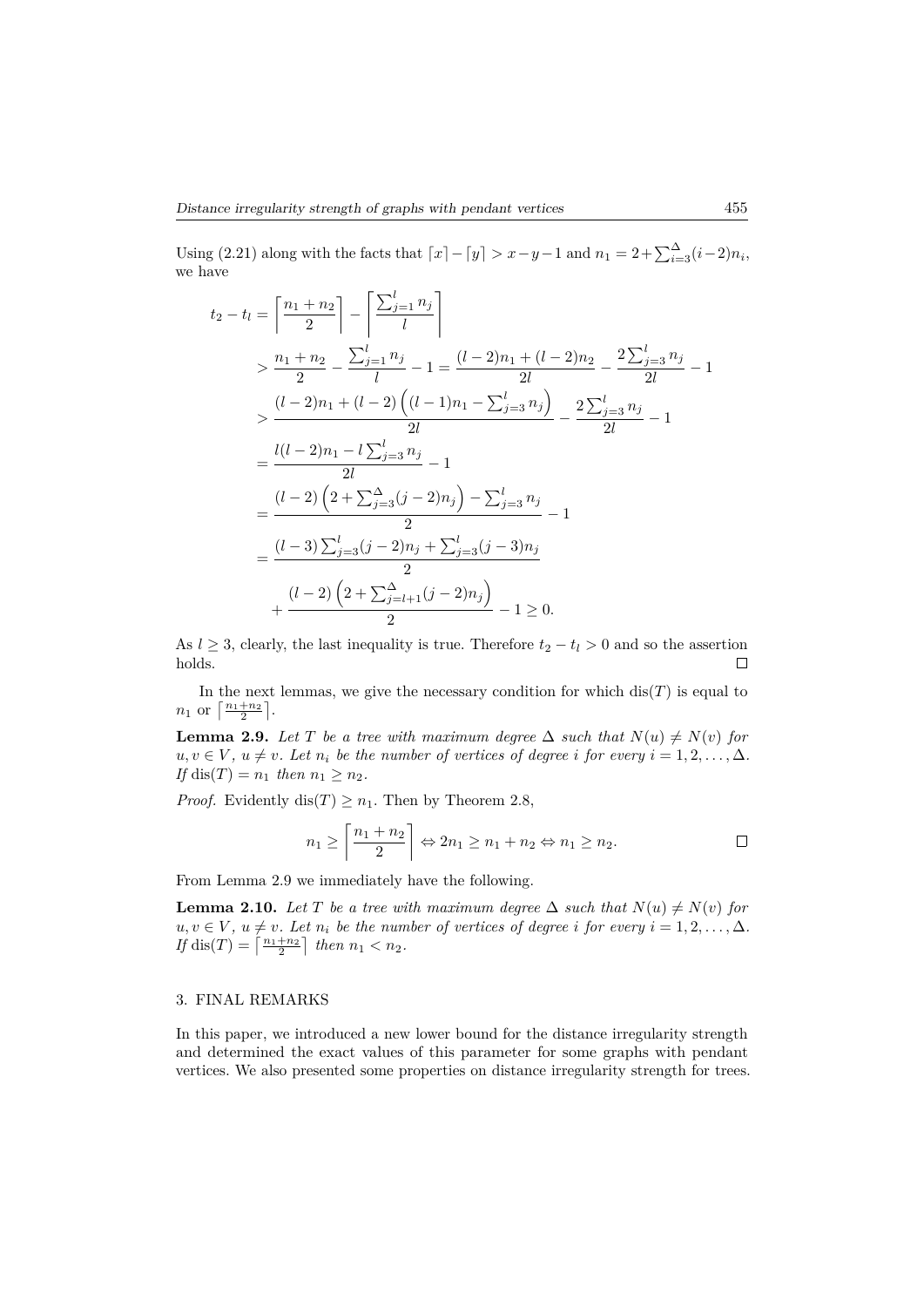In particular, we gave the necessary condition for a tree to have distance irregularity strength  $n_1$  or  $\left\lceil \frac{n_1+n_2}{2} \right\rceil$ .

The necessary condition stated in Lemma 2.9 is not sufficient as we can see from a counterexample shown in Figure 3.



**Fig. 3.** A tree *T* with dis $(T) = 4$ .

We believe, however, that this happens only if  $n_1 = n_2$  as stated in the following conjecture.

**Conjecture 3.1.** *Let T be a tree with maximum degree*  $\Delta$  *such that*  $N(u) \neq N(v)$  *for*  $u, v \in V$ ,  $u \neq v$ *. Let*  $n_i$  *be the number of vertices of degree i for every*  $i = 1, 2, \ldots, \Delta$ *. If* dis(*T*) =  $n_1 + 1$  *then*  $n_1 = n_2$ *.* 

When trees with  $n_1 = n_2$  are ignored, the following conjecture is most likely to be true.

**Conjecture 3.2.** *Let*  $T$  *be a tree with maximum degree*  $\Delta$  *such that*  $N(u) \neq N(v)$  *for*  $u, v \in V$ ,  $u \neq v$ . Let  $n_i$  be the number of vertices of degree *i* for every  $i = 1, 2, \ldots, \Delta$ *and*  $n_1 \neq n_2$ *. Then* dis(*T*) =  $n_1$  *if and only if*  $n_1 > n_2$ *.* 

As we have not found its counter example, we conjecture that the necessary condition given in Lemma 2.10 is also sufficient.

**Conjecture 3.3.** *Let T be a tree with maximum degree*  $\Delta$  *such that*  $N(u) \neq N(v)$  *for*  $u, v \in V$ ,  $u \neq v$ *. Let*  $n_i$  *be the number of vertices of degree i for every*  $i = 1, 2, \ldots, \Delta$ *. Then*  $dis(T) = \left\lceil \frac{n_1+n_2}{2} \right\rceil$  *if and only if*  $n_1 < n_2$ *.* 

A problem below is based on the result from Theorems 2.6 and 2.7.

**Problem 3.4.** Let F be a forest on  $n \geq 2$  vertices and  $m \geq 1$  edges without an isolated *vertex.* Let  $n_1^F$  be the number of vertices of degree 1 in *F* and let  $2 \le s_1 \le s_2 \le \ldots \le s_n$ . *Determine the exact value of dis(* $MoFern(F; n; s_1, s_2, \ldots, s_n)$ *) if* 

$$
(\mathrm{i})
$$

$$
\left\lfloor \frac{s_1 n(s_1 - 1) - m}{2} \right\rfloor + s_1 \le \sum_{i=1}^n s_i
$$
  

$$
< \left\lceil \frac{2s_1(n_1^F - 1 + (s_1 - 1)n) - s_1 n(s_1 - 1) + m + 2}{2(s_1 - 1)} \right\rceil - 1,
$$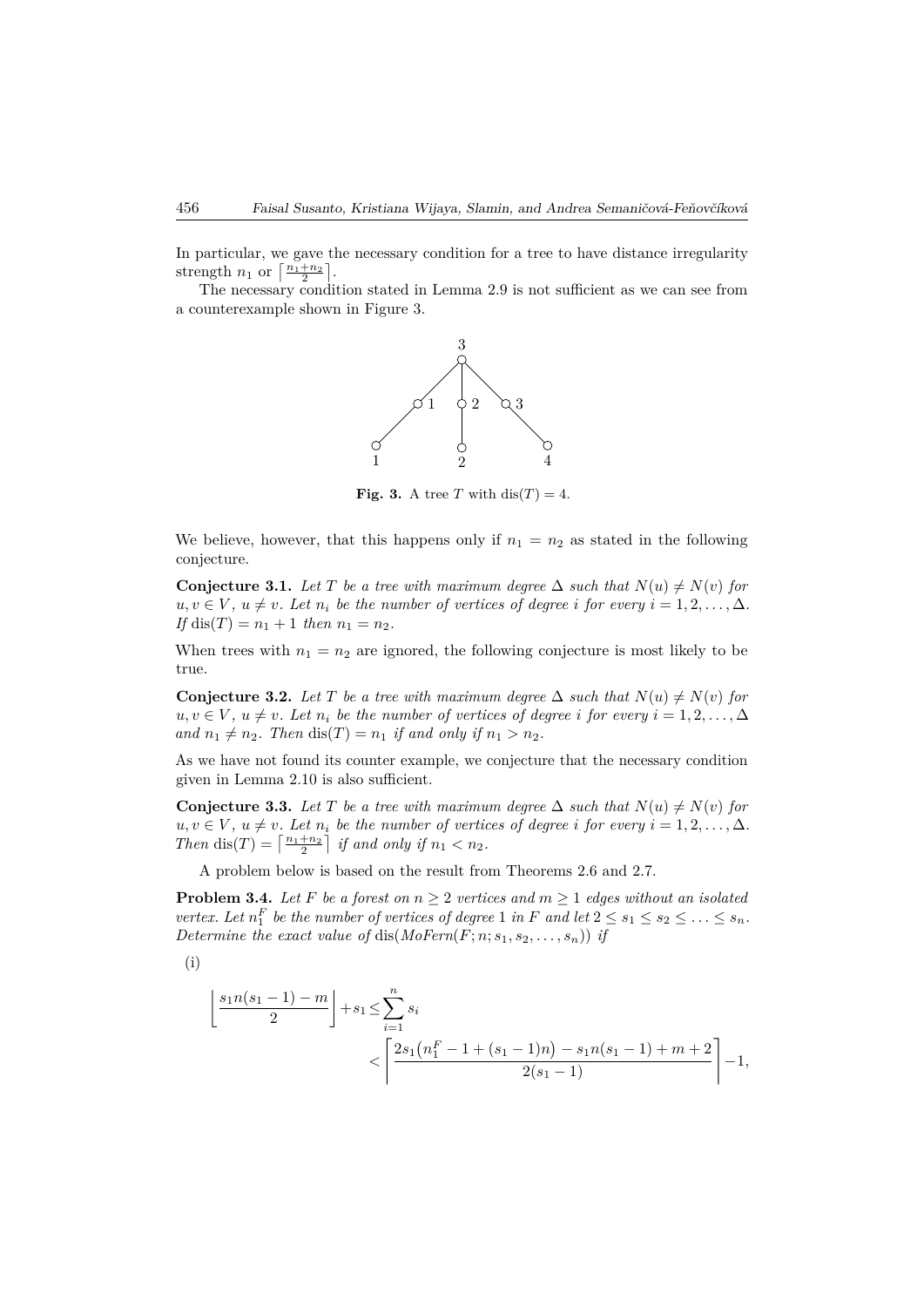(ii) *m is even and*

$$
\sum_{i=1}^{n} s_i = \left\lceil \frac{2s_1(n_1^F - 1 + (s_1 - 1)n) - s_1 n(s_1 - 1) + m + 2}{2(s_1 - 1)} \right\rceil - 1.
$$

### **Acknowledgements**

*The authors would like to thank the anonymous referee whose comments and suggestions improved the paper.*

*The research for this article was supported by APVV-19-0153 and by VEGA 1/0233/18.*

#### REFERENCES

- [1] A. Ahmad, O.B.S. Al-Mushayt, M. Bača, *On edge irregularity strength of graphs*, Appl. Math. Comput. **243** (2014), 607–610.
- [2] M. Aigner, E. Triesch, *Irregular assignments of trees and forests*, SIAM J. Discrete Math. **3** (1990), 439–449.
- [3] D. Amar, O. Togni, *Irregularity strength of trees*, Discrete Math. **190** (1998), 15–38.
- [4] S. Arumugam, N. Kamatchi, *On* (*a, d*)*-distance antimagic graphs*, Australas. J. Combin. **54** (2012), 279–288.
- [5] F. Ashraf, M. Bača, M. Lascśaková, A. Semaničová-Feňovčíková, *On H-irregularity strength of graphs*, Discuss. Math. Graph Theory **37** (2017), 1067–1078.
- [6] M. Bača, S. Jendrol', M. Miller, J. Ryan, *On irregular total labellings*, Discrete Math. **307** (2007), 1378–1388.
- [7] M. Bača, A. Semaničová-Feňovčíková, Slamin, K.A. Sugeng, *On inclusive distance vertex irregular labelings*, Electron. J. Graph Theory Appl. (EJGTA) **6** (2018), 61–83.
- [8] N.H. Bong, Y. Lin, Slamin, *On distance-irregular labelings of cycles and wheels*, Australas. J. Combin. **69** (2017), 315–322.
- [9] N.H. Bong, Y. Lin, Slamin, *On inclusive and non-inclusive vertex irregular d-distance vertex labeling*, J. Combin. Math. Combin. Comput. **113** (2020), 233–247.
- [10] G. Chartrand, M.S. Jacobson, J. Lehel, O.R. Oellermann, S. Ruiz, F. Saba, *Irregular networks*, Congr. Numer. **64** (1988), 197–210.
- [11] M. Kalkowski, M. Karoński, F. Pfender, *A new upper bound for the irregularity strength of graphs*, SIAM J. Discrete Math. **25** (2011), 1319–1321.
- [12] M. Karoński, T. Łuczak, A. Thomason, *Edge weights and vertex colours*, J. Combin. Theory Ser. B. **91** (2004), no. 1, 151–157.
- [13] P. Majerski, J. Przybyło, *On the irregularity strength of dense graphs*, SIAM J. Discrete Math. **28** (2014), 197–205.
- [14] M. Miller, C. Rodger, R. Simanjuntak, *Distance magic labelings of graphs*, Australas. J. Combin. **28** (2003), 305–315.